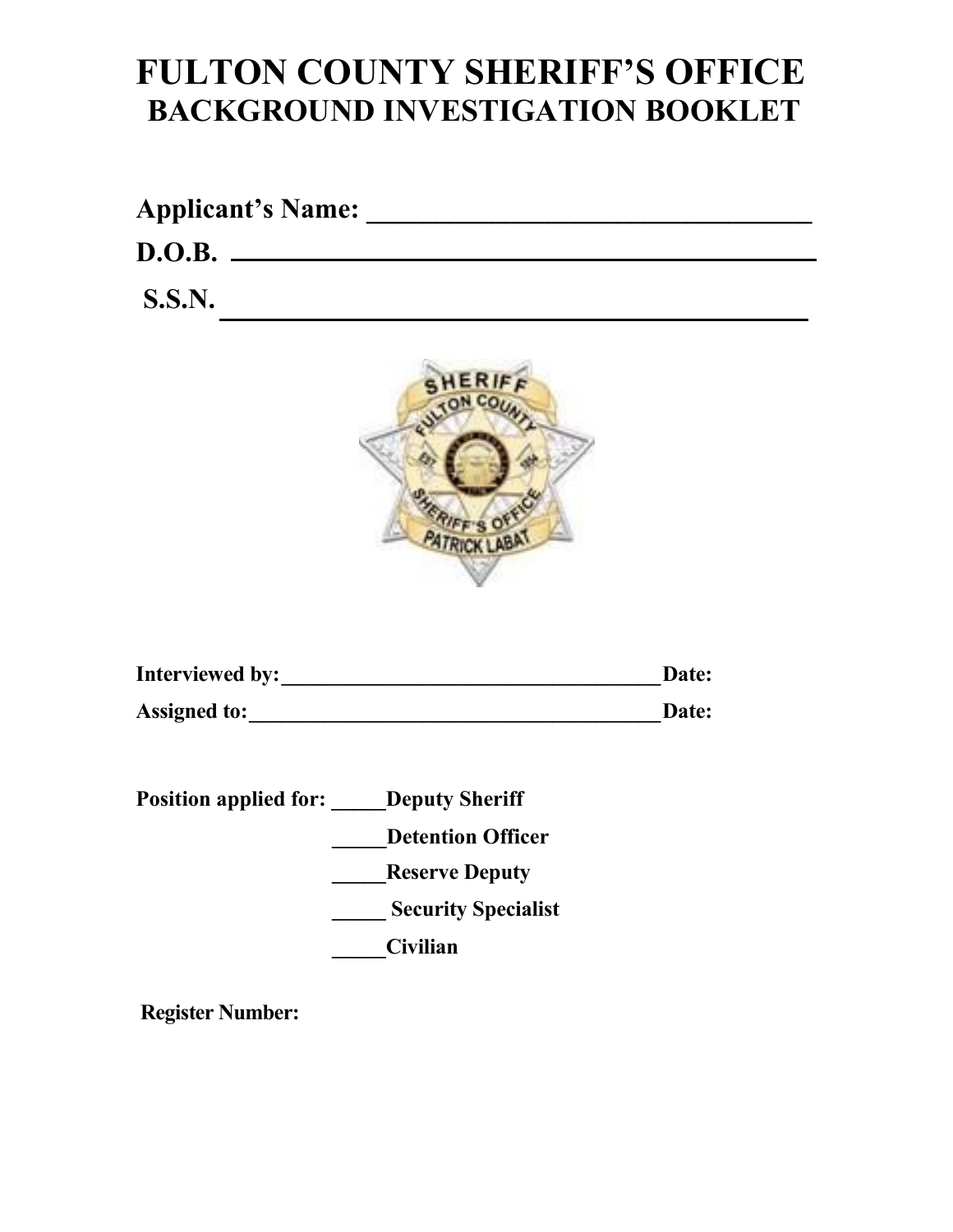- Be at least 20 years of age
- Be a U.S. citizen
- Have a high school diploma or its equivalent (GED)
- Have a valid driver's license
- Have no convictions by any state or federal government of any crime, the punishment for which could have been imprisonment in a federal or state prison or institution. Nor shall the applicant have been convicted of sufficient misdemeanors to establish a pattern of disregard for the laws, provided the same shall not apply to violation of traffic laws and cases involving the operation of motor vehicles when the applicant has received a pardon.
- Submit to a driving history and a criminal history check.
- Be of high moral character as determined by social standards
- Be found, after an examination by a licensed physician of the Fulton County Health Department, to be free of any physical, emotional, or mental conditions which might adversely affect the applicant's ability to execute the powers and duties of a peace officer, if applicable.
- If applicable, submit to a psychological profile test; polygraph examination; and pass a preemployment drug test.
- If applicable, successfully complete and pass the P.O.S.T. COMPASS exam before entering basic law enforcement mandate training, as well as complete and pass basic mandate training.
- The background investigation process may take 12 months to complete with the status of a recommendation.
- In the event you are not chosen for employment, you may reapply, but no sooner than six months after the date marked on your official letter of notification.

### **Potential Disqualifiers**

Any of the following will be considered sufficient reasons(s) for disqualification:

- Any discharge from military service that is other than honorable
- Any moving traffic violations for any period which indicates a pattern of disregard for traffic laws
- Falsification of the background investigation booklet or any document submitted to this department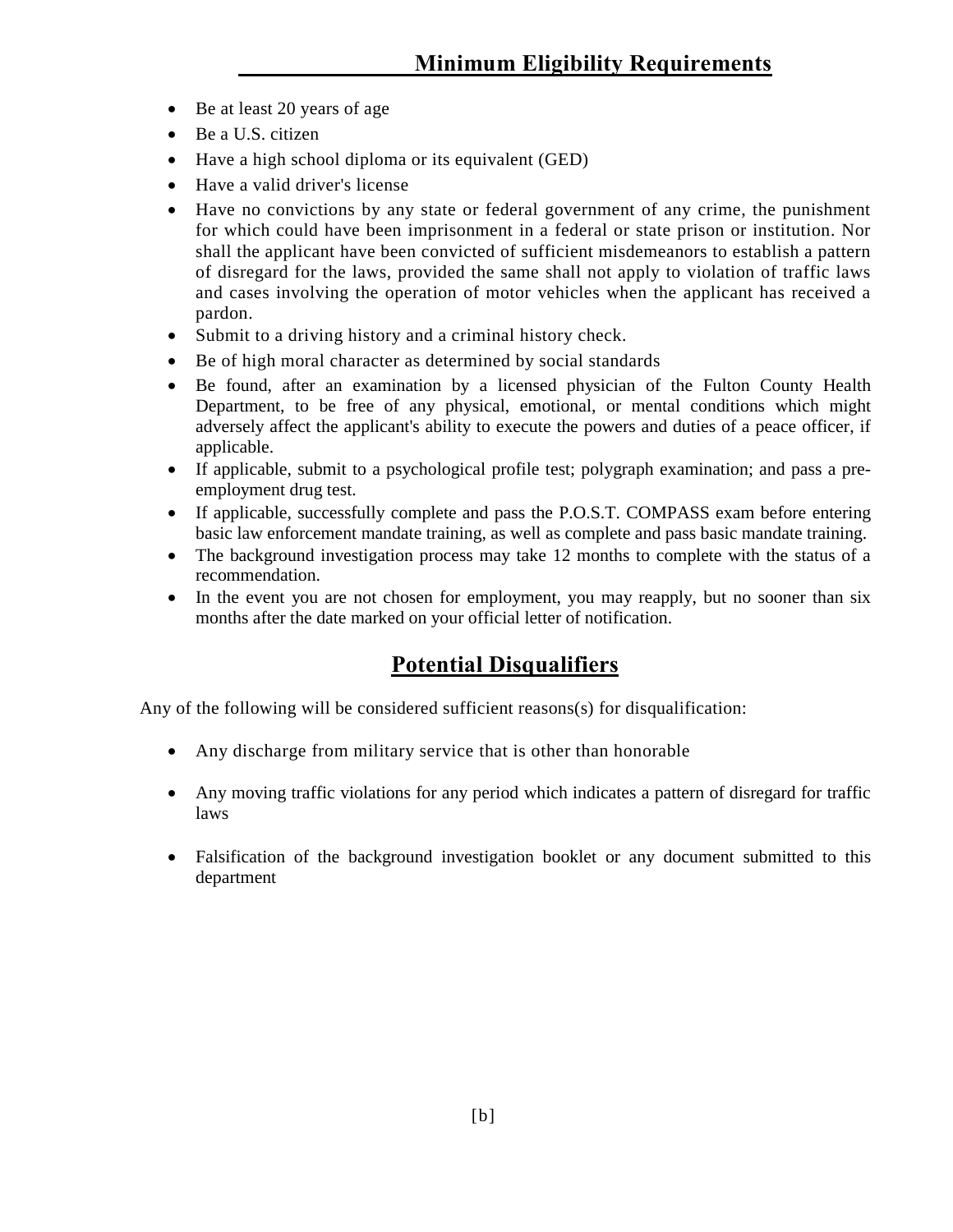- **Any indication of emotional instability or immaturity, as ascertained from the total pattern of behavior revealed in the background investigation. This may ap ply after employment as well.**
- **Any arrest or conviction involving the use of alcohol or drugs.**
- **Poor management of personal finances as indicated by bad debts, pending civil suits, dispossessory warrants, garnishments, liens, etc. and where it is indicated that applicant refuses to pay debts.**
- **Failure to meet Fulton County physical health standards.**
- **Failure to meet any scheduled appointment related to the hiring process, without notice and/ or explanation.**
- **Discovery of past undetected and/or unreported crimes.**

## **Instructions**

The Background Investigation Booklet must be completed prior to the applicant being interviewed. All questions within this booklet must be printed legibly and in black ink. The applicant will refrain from signing any consent form within the booklet until he or she is instructed do so by, and in the presence of a Background Investigator.

Please plan accordingly as interviews will take place from Monday through Thursday only. The applicant is expected to dress professionally and appropriately (i.e., no blue jeans, shorts, etc.) for the interview. Failure to do so may result in his or her application from being withdrawn from the hiring process. The applicant will not bring children to the interview.

The entire hiring process generally takes approximately four months. Factors that may delay the process include, but are not limited to the timeliness in which required documentation is submitted by the applicant and the scheduling and attendance of required tests.

**The following items must accompany the applicant during the day of the interview:**

- **1. Background investigation booklet (completed)**
- **2. Original, or certified copy, of the birth certificate or naturalization papers**
- **3. Original high school diploma or GED certificate**
- **4. Original college diploma, if applicable**
- **5. Valid Georgia driver's license**
- **6. Original Social Security card**
- **7. Original, or certified copy, of the marriage certificate, if applicable**
- **8. Original long form of the military DD214, including the Member 4 c opy, if applicable**
- **9. Court documents of any bankruptcy, lawsuits, arrests, or criminal dispositions, if applicable**
- **10. Credit report from: Equifax (800.882.0648), Experian (888.397.3742), or Transunion (800.888.4213).** [c]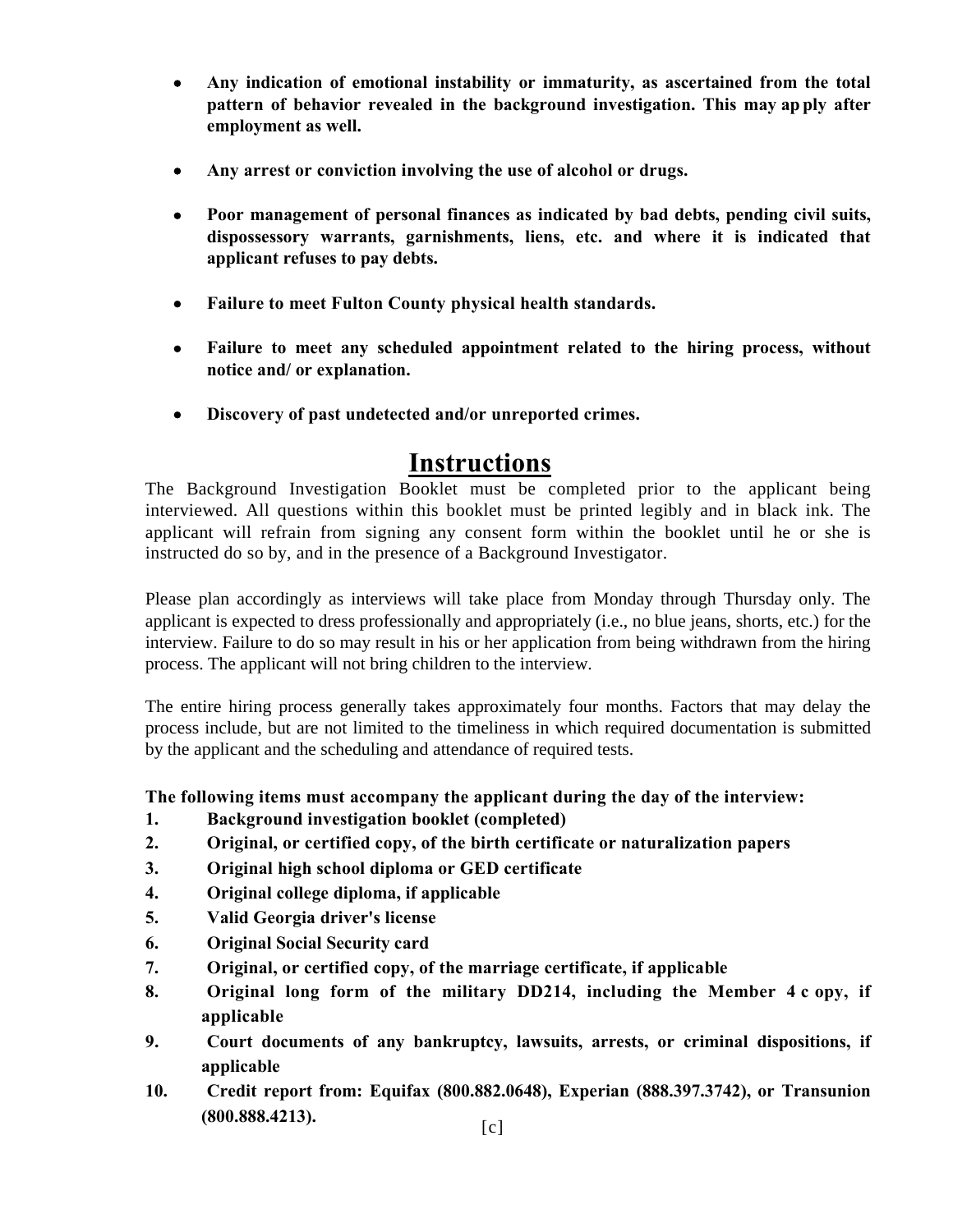### **AUTHORIZATION FOR RELEASE OF PERSONAL INFORMATION**

**I, \_\_\_\_\_\_\_\_\_\_\_\_\_\_\_\_\_\_\_\_\_\_\_\_\_\_\_\_\_\_\_\_\_\_\_\_\_\_\_do hereby authorize a review and full disclosure of all records concerning myself to any duly authorized agent of the Fulton County Sheriff's Office, whether the said records are of a public, private, or confidential nature.**

**The intent of this authorization is to give my consent for full and complete disclosure of the records of educational institutions, financial or credit institutions, including the records of loans, the records of commercial or retail credit agencies (including credit reports and/ or ratings), and other financial statements and records wherever maintained; medical and psychiatric treatment and/ or consultation, including hospitals, clinics, private practitioners, and the U.S. Veterans Administration; employment and pre-employment records, including background reports, polygraph reports and charts; efficiency ratings; complaints or grievances filed by or against me; and the records and recollections of attorneys at law, or of other counsel, whether representing me or another person in any case, either criminal or civil, in which I presently have or have had an interest.**

**I understand that any information obtained by a personal history background investigation which is developed directly or indirectly, in whole or in part upon this release authorization will be considered in determining my suitability of employment by the Fulton County Sheriff's Office. I also certify that any person(s) who may furnish such information concerning me shall not be held accountable for giving this information; and I do hereby release said person(s) from any and all liability which may be incurred as a result of furnishing such information.**

**A photocopy of this release form will be valid as an original thereof, even though the said photocopy does not contain an original writing of my signature.**

**Applicant's signature Date**

**Street address Date of Birth** 

**Sheriff's Office Personnel**

Sworn to and subscribed in my presence this \_\_\_\_\_\_\_ day of  $\cdot$  20 \_\_\_\_\_\_\_\_\_.

**Notary Public Signature**

**City/ State/ Zip Social Security Number**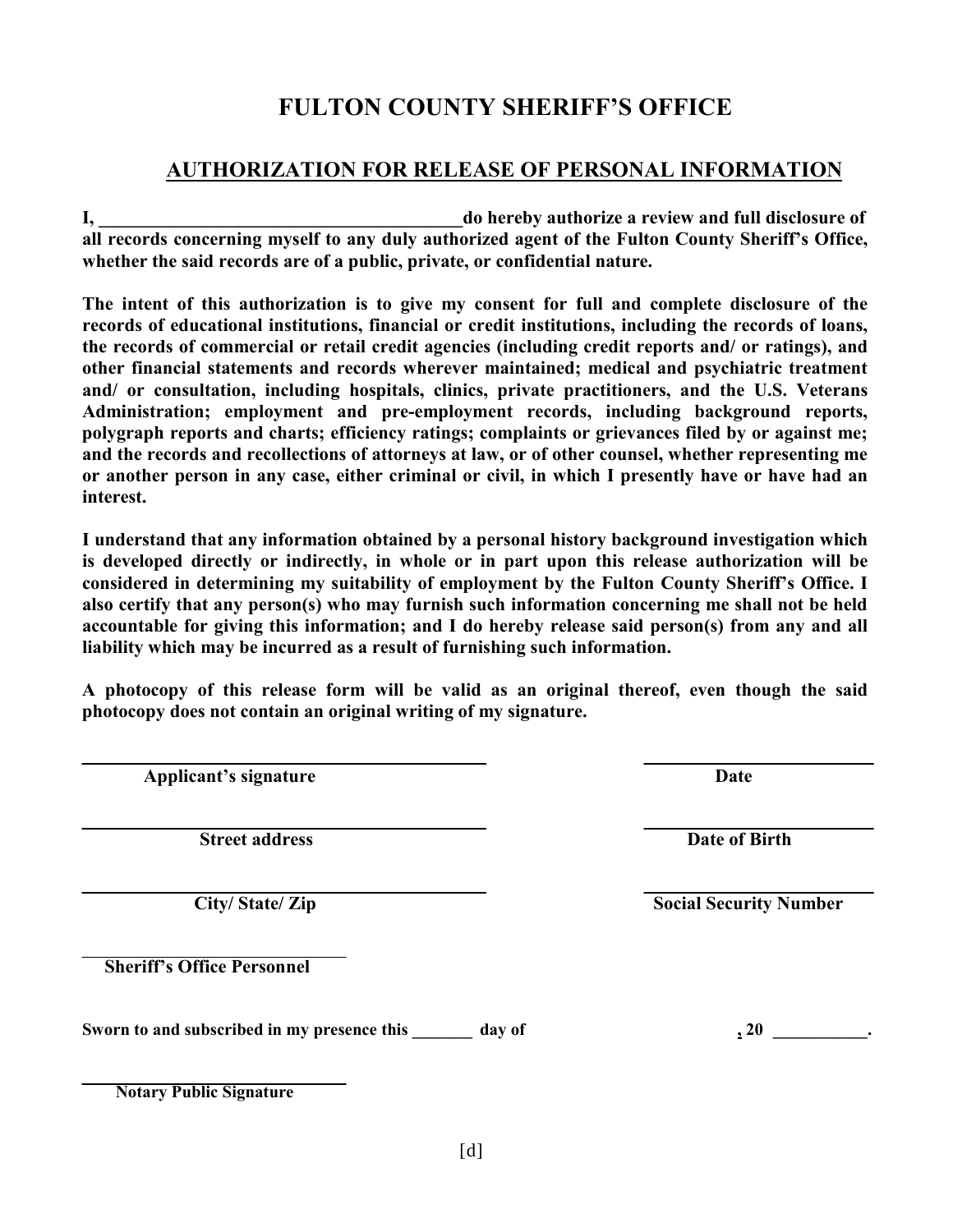#### **PROBATIONARY EMPLOYMENT AGREEMENT**

This agreement made and entered into this day of 20 the set of the set of the set of the set of the set of the set of the set of the set of the set of the set of the set of the set of the set of the set of the set of the s **between the Fulton County Sheriff's Office and the applicant (name) .** 

**Whereas, the County desires to employ the applicant, on a probationary status;** 

**Whereas, the applicant desires and agrees to be employed prior to the completion of a required background investigation.** 

**The applicant understands that if any information is found or revealed during, or upon the completion, of the background investigation that would have normally prevented the applicant from being hired with the Office and it was determined that the applicant was less than truthful in giving information in order to complete a required background investigation, the applicant may be subject to immediate dismissal.**

**Therefore, in consideration of the premises set forth above and the employment of the applicant by the Fulton County Sheriff, the parties hereto intending to be legally bound, hereby agree as follows:** 

**The applicant hereby agrees that his or her appointment to the position of deputy sheriff/ detention officer/reserve deputy/security specialist/civilian is solely on a probationary basis, and that this appointment requires the successful completion of the background investigation, physical examination, polygraph examination, P.O.S.T. examination, psychological profile, physical fitness test, and/or any other necessary elements to determine the applicants suitability for employment.**

**The applicant, undersigned, agrees to the conditions so stated above reference to employment.**

**In witness whereof, the parties hereto have executed this affidavit/ agreement as of the date first written above.**

**Sheriff's Office Personnel Applicant's signature**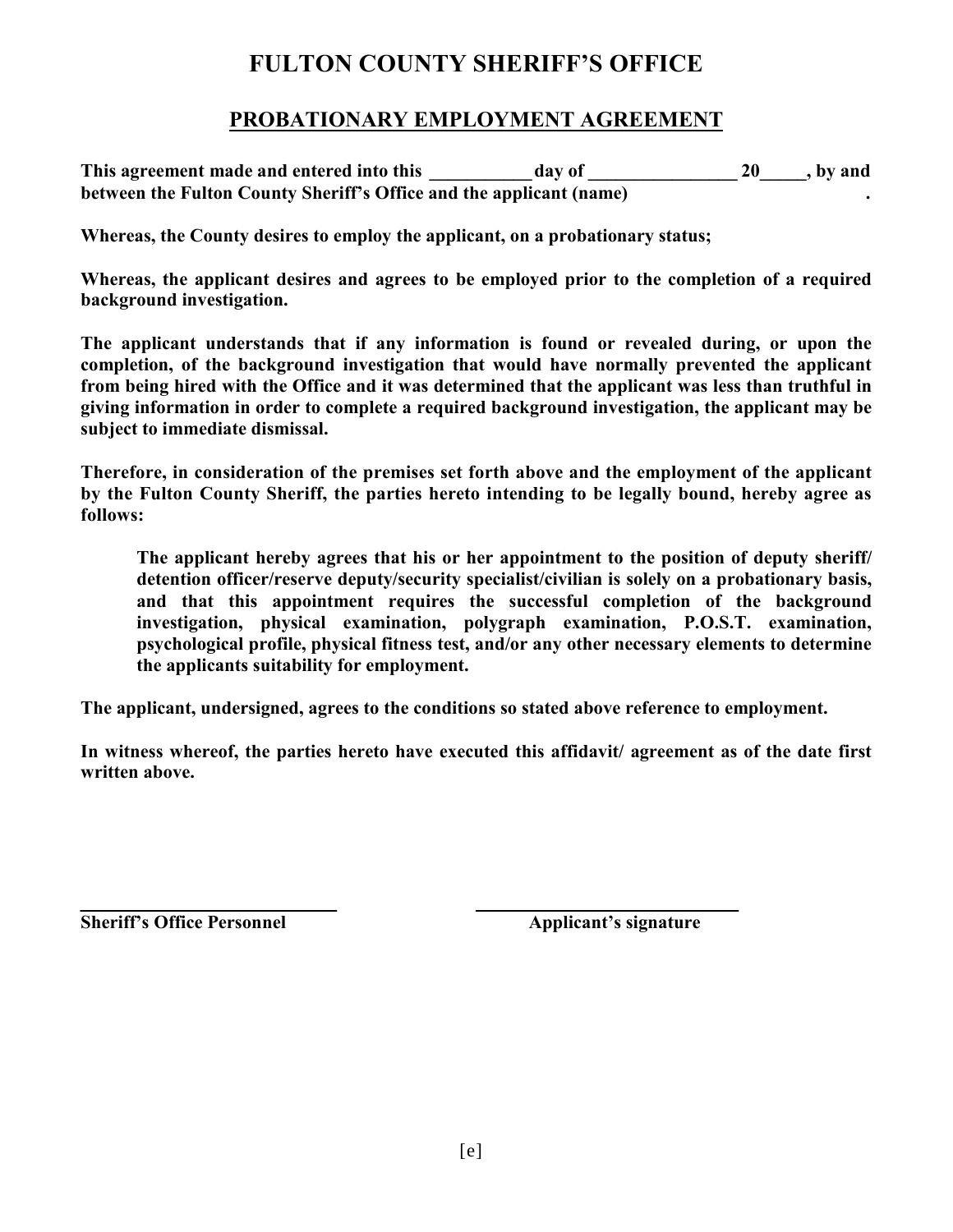### **CONSENT FORM**

**I, \_\_\_\_\_\_\_\_\_\_\_\_\_\_\_\_\_\_\_\_\_\_\_\_\_\_\_\_\_\_\_\_\_\_\_\_\_hereby authorize the Fulton County Sheriff's Office to receive any criminal record information pertaining to me which may be in the files of any state or local criminal justice agency in Georgia or any other law enforcement agency within the United States.**

| <b>Print Full Name</b>                                           |                                   |
|------------------------------------------------------------------|-----------------------------------|
| <b>Street Address</b>                                            |                                   |
| <b>City/State/Zip Cope</b>                                       |                                   |
| $\overline{\text{Sex}}$<br>Race<br>$\overline{\text{D.O.B.}}$    |                                   |
| <b>Social Security Number</b>                                    |                                   |
| <b>Applicant's Signature</b>                                     | <b>Sheriff's Office Personnel</b> |
| Sworn to and subscribed in my presence this _______ day of _____ |                                   |
| <b>Notary Public Signature</b>                                   | <b>Date</b>                       |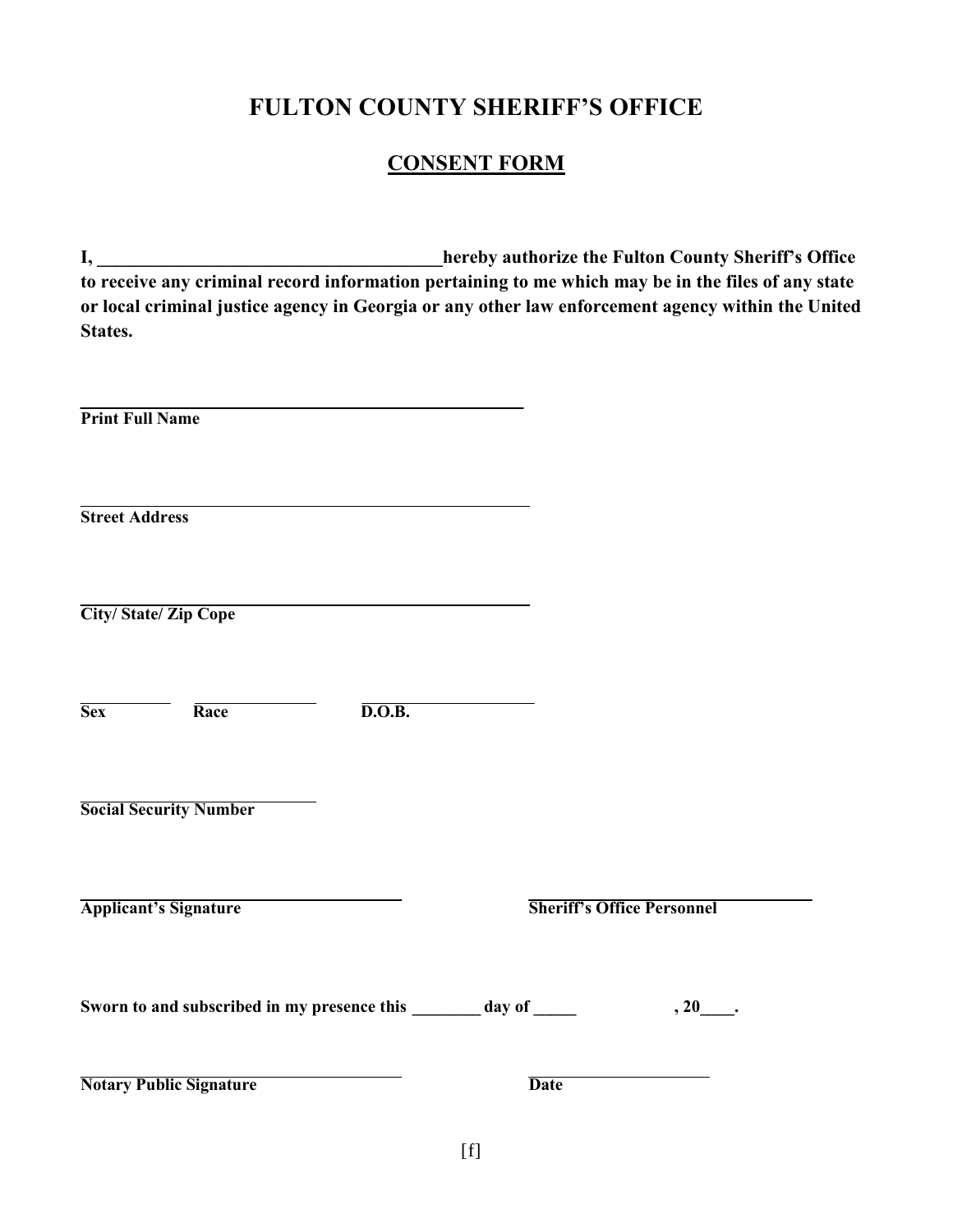### **ACKNOWLEDGEMENT OF SHIFT WORK**

**I understand that my appointed position as a deputy sheriff/ detention officer/ reserve deputy/security specialist/civilian may involve working one of any three shifts at the Fulton County Jail or other Sheriff's Office location. I realize that I may be assigned to any shift at the Fulton County Jail and at the discretion of my superior officer; I may be rotated from my shift. Further, I understand that I will be required to perform all duties of a law enforcement/security officer and that I may be required to patrol sections of the jail which house inmates of the opposite sex and I further understand that as a sworn officer I may be assigned to any such section of the Fulton County Jail for duties.**

| Applicant's signature                  | <b>Date</b> |      |
|----------------------------------------|-------------|------|
| <b>Sheriff's Office Personnel</b>      | <b>Date</b> |      |
| Sworn to and subscribed before me this | day of      | , 20 |
| <b>Notary Public Signature</b>         | <b>Date</b> |      |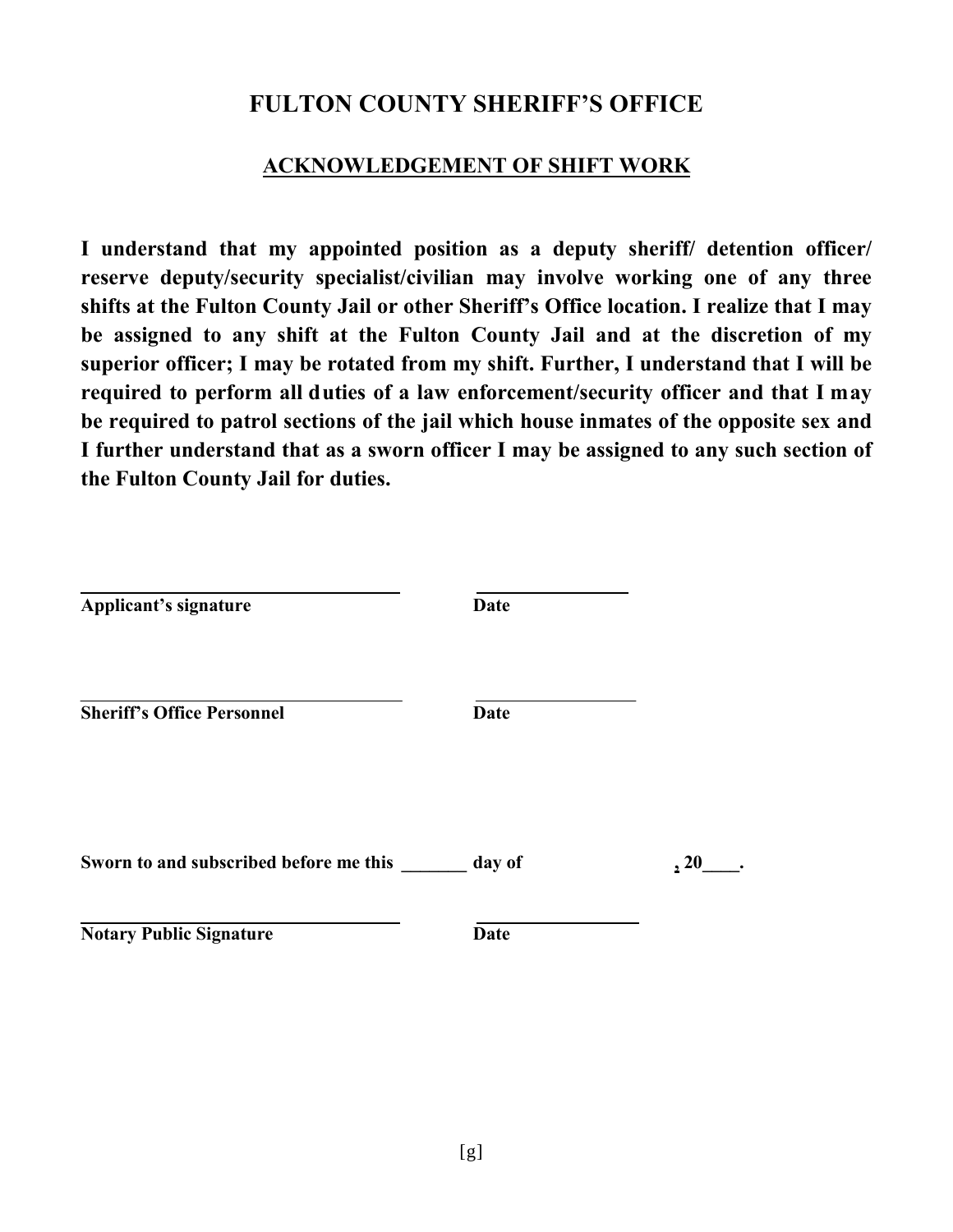### **URINALYSIS CONSENT WAIVER**

**I, \_\_\_\_\_\_\_\_\_\_\_\_\_\_\_\_\_\_\_\_\_\_\_\_\_\_\_\_\_\_\_\_\_\_\_do hereby consent to allow the Fulton County Sheriff's Office, its agent and employee, to collect a sample of my urine for the purpose of screening it for evidence of any illegal controlled substances. I understand that the results of this urinalysis will only be used in conjunction with my application for employment with the Fulton County Sheriff's Office and that all information obtained will be kept confidential.**

**I hereby waive any rights to object to the collection of my urine sample and I further agree to forever release Fulton County, the Sheriff's Office, and the agents and employees thereof, from any liability for any claim or cause of action or damage whatsoever arising from the collection of my urine specimen.**

**I understand that if I refuse to submit a urine specimen or if the urine specimen submitted is confirmed positive for an illegal controlled substance(s), that this will result in rejection of my employment application.** 

**I give this consent waiver and release freely and voluntarily, and I understand the consequences of giving said consent, release, and waiver.** 

**Signed and completed on this day of** , 20 and **completed** on this **and <b>day** of **. 30** 

**Signature of applicant Sheriff's Office Personnel** 

Sworn to and subscribed before me on this \_\_\_\_\_\_ day of  $\qquad \qquad$  , 20 \_\_\_\_\_ .

**Notary Public Signature**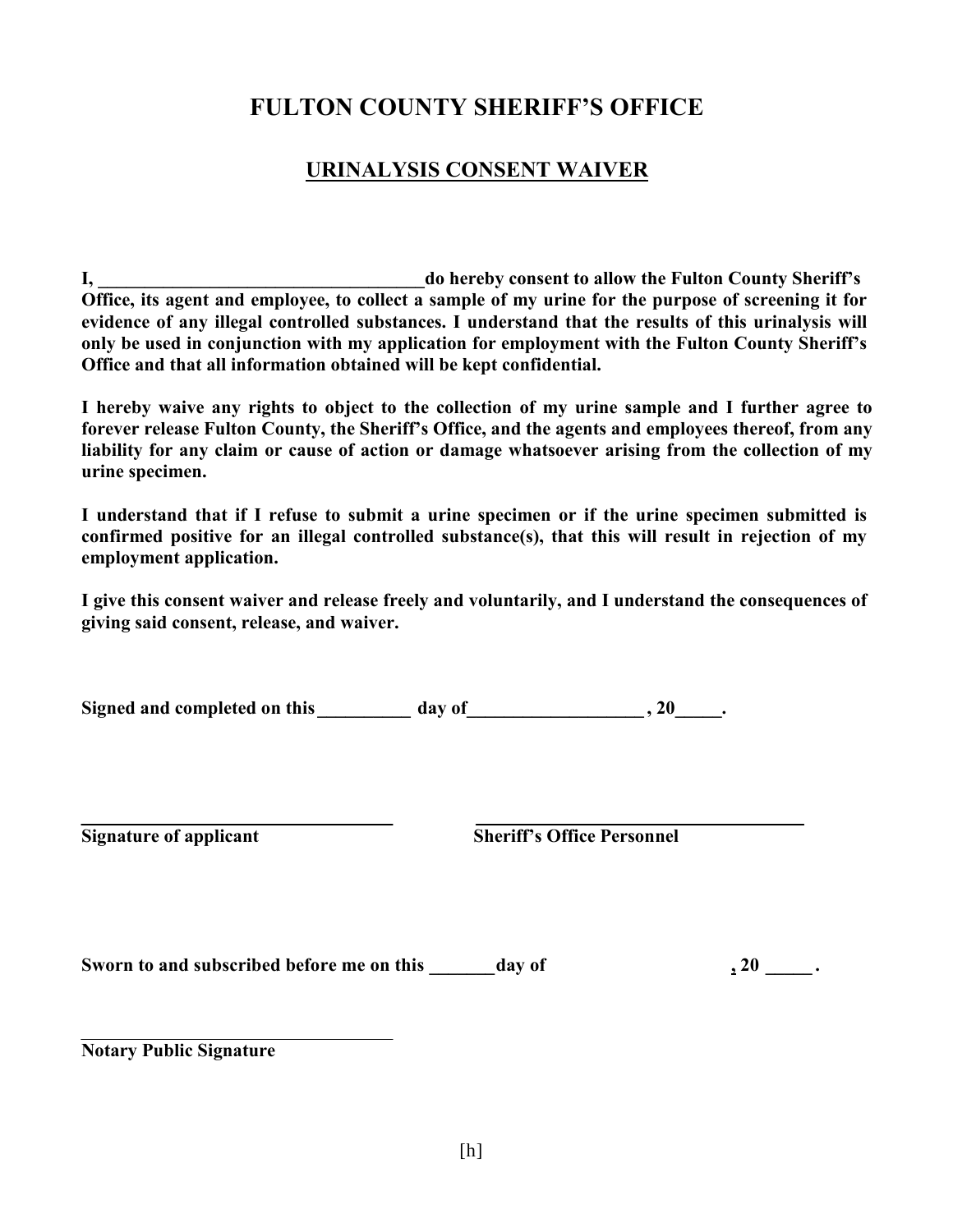### **Fulton County Sheriff's Office Peace Officer/Basic Jail Officer Training Reimbursement Notification**

- **1. O.C.G.A. 35-8-22 provides that unless otherwise provided by an employment contract to the contrary, any county or municipality thereof who employs a peace officer and said peace officer is hired by another agency within fifteen (15) months after completing (mandate and/or formalized) peace officer training requirements, then the total cost of training, including salary paid during training, shall be reimbursed by the agency. In addition, any county or municipality thereof who employs a peace officer and said peace officer is hired by another agency within fifteen (15) to twenty- four (24) months after completing (mandated and/or formalized) peace officer training requirements, then one-half (1/2) of the total expense of training, including salary paid during training, shall be reimbursed by the agency.**
- **2. O.C.G.A. 35-8-22 requires agencies to document that peace officers sign an acknowledgment of the terms of this code section prior to employment.**

#### **B. Attestation**

**I acknowledge that this section of the provisions of O.C.G.A. 35-8-22 was explained and that I fully understand its contents.**

| <b>Employee Name (Print)</b>                      | <b>Employee DID#</b>                                                                                   |
|---------------------------------------------------|--------------------------------------------------------------------------------------------------------|
| <b>Employee Name (Signature)</b>                  | Date                                                                                                   |
| Date of Hire                                      | <b>Agency Representative (Print)</b>                                                                   |
| <b>Agency Representative (Signature)</b>          | Date                                                                                                   |
| the same of his free and voluntary act.           | On this day, the employee named above personally appeared before me and acknowledge that he/she signed |
| <b>GIVEN</b> under my hand and official seal this | 20<br>day of                                                                                           |

**\_\_\_\_\_\_\_\_\_\_\_\_\_\_\_\_\_\_\_\_\_\_\_\_\_\_\_\_\_\_\_\_\_\_\_\_\_\_\_\_\_\_\_\_\_\_\_\_\_\_\_\_\_\_\_\_\_\_\_\_\_\_\_\_\_\_\_\_\_\_\_\_\_\_\_\_\_\_\_\_\_\_\_\_\_\_ (SEAL)**

|  | <b>NOTARY SIGNATURE</b> |
|--|-------------------------|
|--|-------------------------|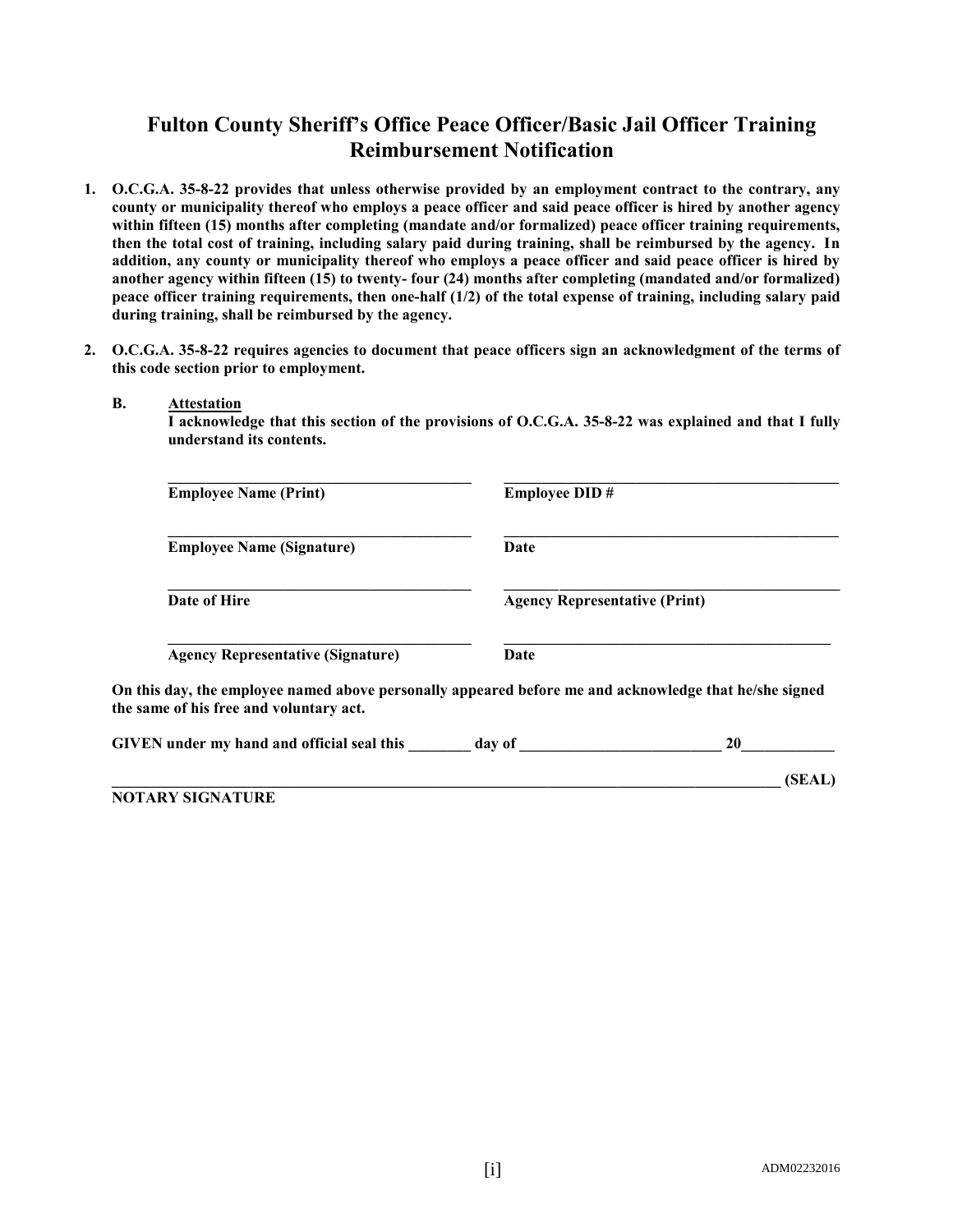### **POLYGRAPH EXAMINATION AGREEMENT**

**The undersigned applicant understands and agrees to voluntarily submit to an examination by a professional polygraphist prior to being considered for employment with the Fulton County Sheriff's Office.**

**The undersigned applicant also understands and agrees that he or she will upon request; voluntarily submit to an examination by a professional polygraphist any time during their employment with the Fulton County Sheriff's Office.**

**The undersigned applicant also understands and agrees that the results of any polygraph examination administered will only be considered for administrative or departmental purposes relating to their employment by the Fulton County Sheriff's Office.**

**Further note the following:** 

- **All questions will specifically and narrowly relate to the performance of employment.**
- **The answers from the polygraph examination will not be used against the employee in any subsequent criminal prosecution.**
- **The applicant is advised that the refusal to take the polygraph will result in disqualification from candidacy with the Fulton County Sheriff's Office.**
- **The employee is advised that the refusal to take the polygraph will result in dismissal from the Fulton County Sheriff's Office.**

**The undersigned applicant further understands and agrees to release, absolve, and forever hold harmless, the Fulton County Sheriff's Office, its officers and employees, and the professional polygraphist firm conducting the polygraph examination, their agents, officers, and employees from any liability resulting from the operation of the equipment, or use of the results obtained therefrom. This applies to any and all suits, actions, or causes of action at law, claim, demand, or liability, which the undersigned, his or her successors, assigns, heirs, executors, or administrators, have or may have, resulting directly, or indirectly, from the undersigned person having taken said polygraph examination.** 

**In witness whereof the parties have executed into this agreement as of the date written below.**

**Applicant's signature Date**

**Sheriff's Office Personnel Date** 

**Sworn to and subscribed before me on this day of , 20 ,** 

**Notary Public**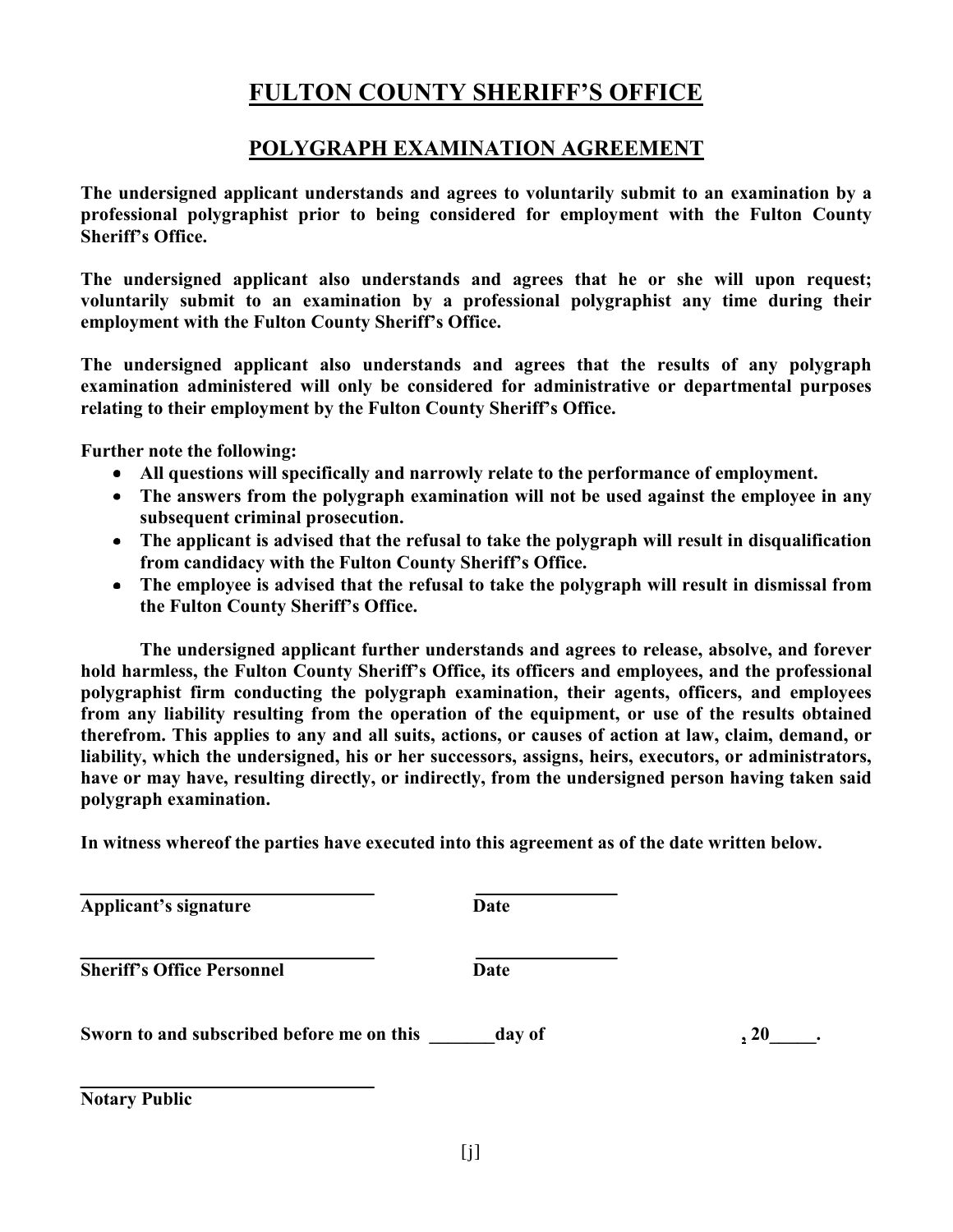General Services Administration National Personnel Records Center Military Personnel Records 9700 Page Blvd. St. Louis, MO 63132

#### **AUTHORIZATION FOR RELEASE OF MILITARY INFORMATION**

We are conducting a background investigation to determine the suitability of **For employment with the Fulton County Sheriff's Office. We respectfully request the following information:** 

- **1. Copies of job performance evaluations.**
- **2. Copies of any letters of reprimand, Articles 13 and 15, and any other disciplinary actions taken against the applicant.**
- **3. Did applicant complete the normal term of service? If not, why?**

**I,\_\_\_\_\_\_\_\_\_\_\_\_\_\_\_\_\_\_\_\_\_\_\_\_\_\_\_\_\_\_\_\_do hereby authorize the National Personnel Records Center, St. Louis, Missouri, to release the information, and/or copies, from my military personnel, and/ or medical records including any Article 15 and/or non-judicial punishment; and to review and give full disclosure of all records and information relating to my military service to any duly authorized agent of the Fulton County Sheriff's Office, whether the said records are of a public, private, or confidential nature.**

**I hereby release you, your organization, or others from any liability or damage which may result from furnishing the information as requested above.**

**Applicant's signature Date**

**Street Address Social Security Number**

**City/State/ Zip Code Service Number** 

**STATE OF GEORGIA COUNTY OF FULTON**

**Before me personally appeared the said \_\_\_\_\_\_\_\_\_\_\_\_\_\_\_\_\_\_\_\_\_\_\_\_\_\_\_\_\_\_\_\_ who says that he/she Executed the above instrument of his/ her own free will and accord with full knowledge of the purpose therefore.** 

Sworn to and subscribed in my presence this \_\_\_\_\_\_\_ day of  $\qquad \qquad$  , 20 \_\_\_\_\_.

**Notary Public** Date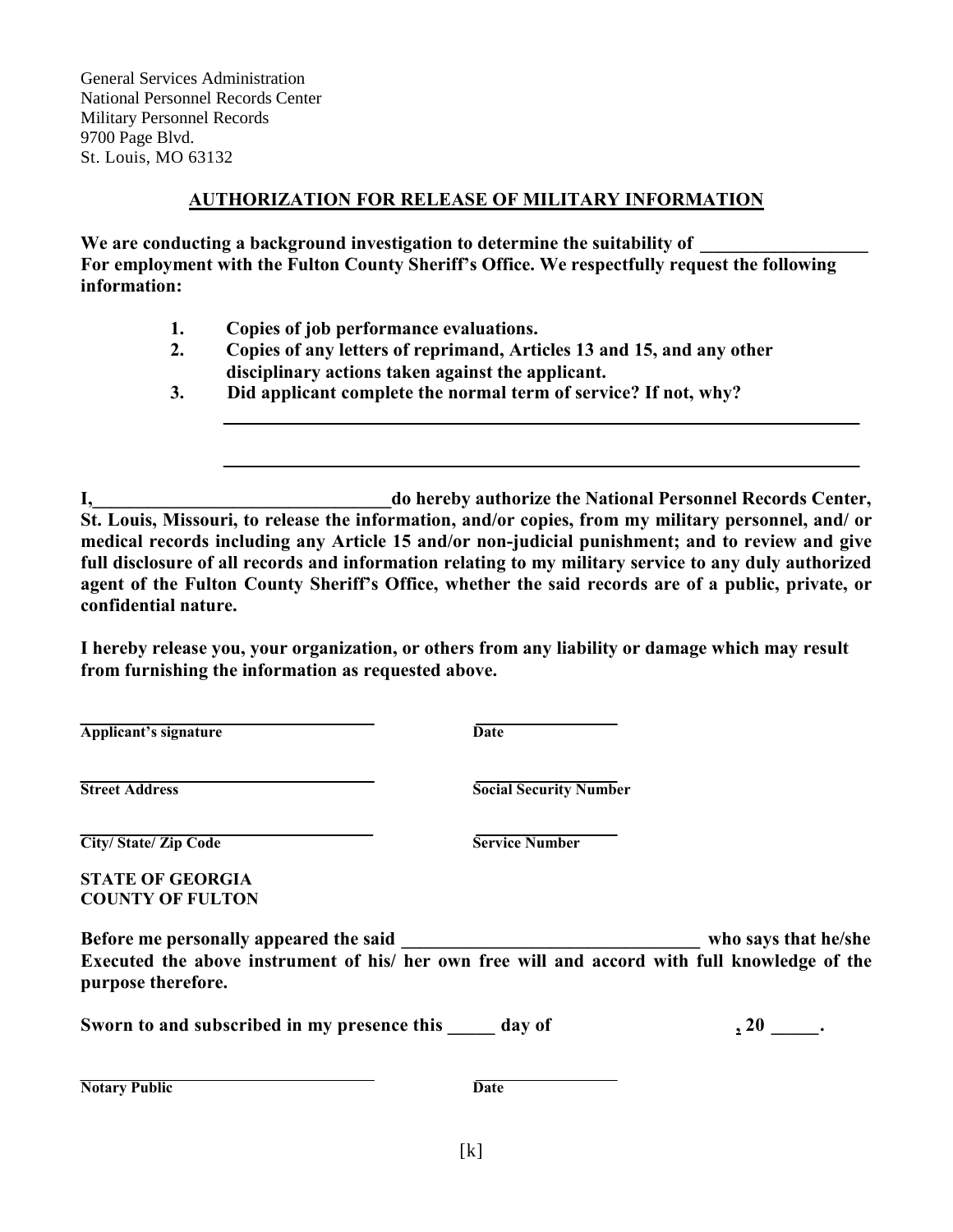### **MILITARY AFFIRMATION**

**I\_\_\_\_\_\_\_\_\_\_\_\_\_\_\_\_\_\_\_\_\_\_\_\_\_\_\_\_\_\_\_\_\_\_\_\_\_\_\_ do hereby swear or affirm that I have never been enlisted nor served in any of the military forces of the United States or that of any foreign military organization. I further swear or affirm that I have never served in any branch of the United States Reserve Forces or in any State National Guard.**

| Date        |      |
|-------------|------|
| <b>Date</b> |      |
| day of      | , 20 |
|             |      |

**Notary Public Signature**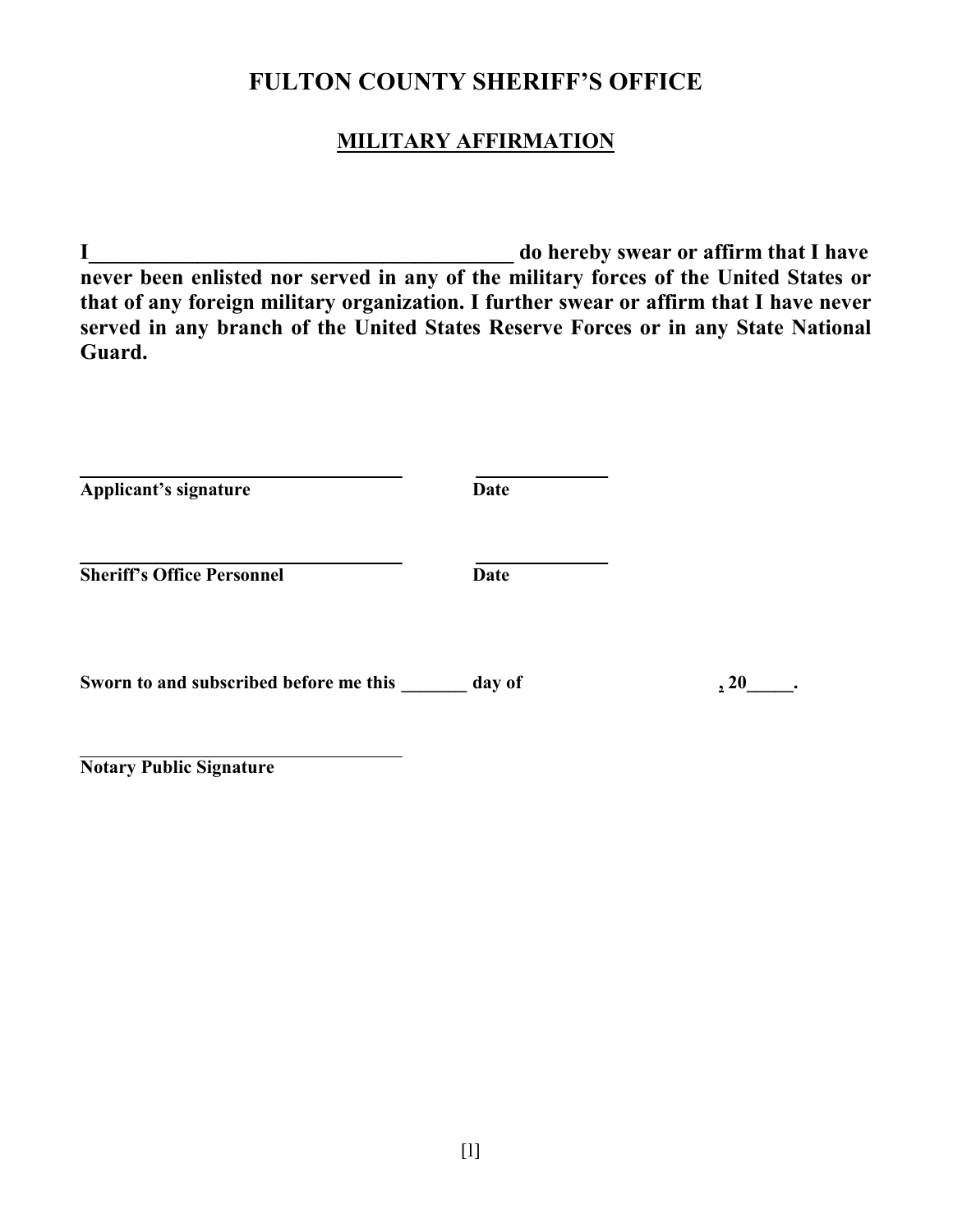**For full consideration of your application, the following must exist within your background investigation booklet:** 

- **1. All addresses must be 100% complete and accurate with street numbers, suite numbers, building numbers, room numbers, city, state, and zip code.**
- **2. Complete names, not abbreviations or nicknames.**
- **3. All information such as dates, time, etc., must be researched and accurate.**
- **4. All questions in the application are applicable to all applicants; therefore, do not write "not applicable" (N/A). If a q uestion does not pertain to your situation, write the word "NO".**
- **5. Answer each question completely and honestly. Many applicants are not accepted because of omissions and concealment rather than previous behavior. Any such omission will be considered deception.**

**Complete the application booklet thoroughly and truthfully. Any falsification in the application booklet will result in disqualification and possible prosecution. All statements in the booklet will be verified.**

| ı.                       | have read the above statements, I understand them, and I |
|--------------------------|----------------------------------------------------------|
| agree to adhere to them. |                                                          |
|                          |                                                          |

**Applicant's signature Date**

**Sheriff's Office Personnel Date**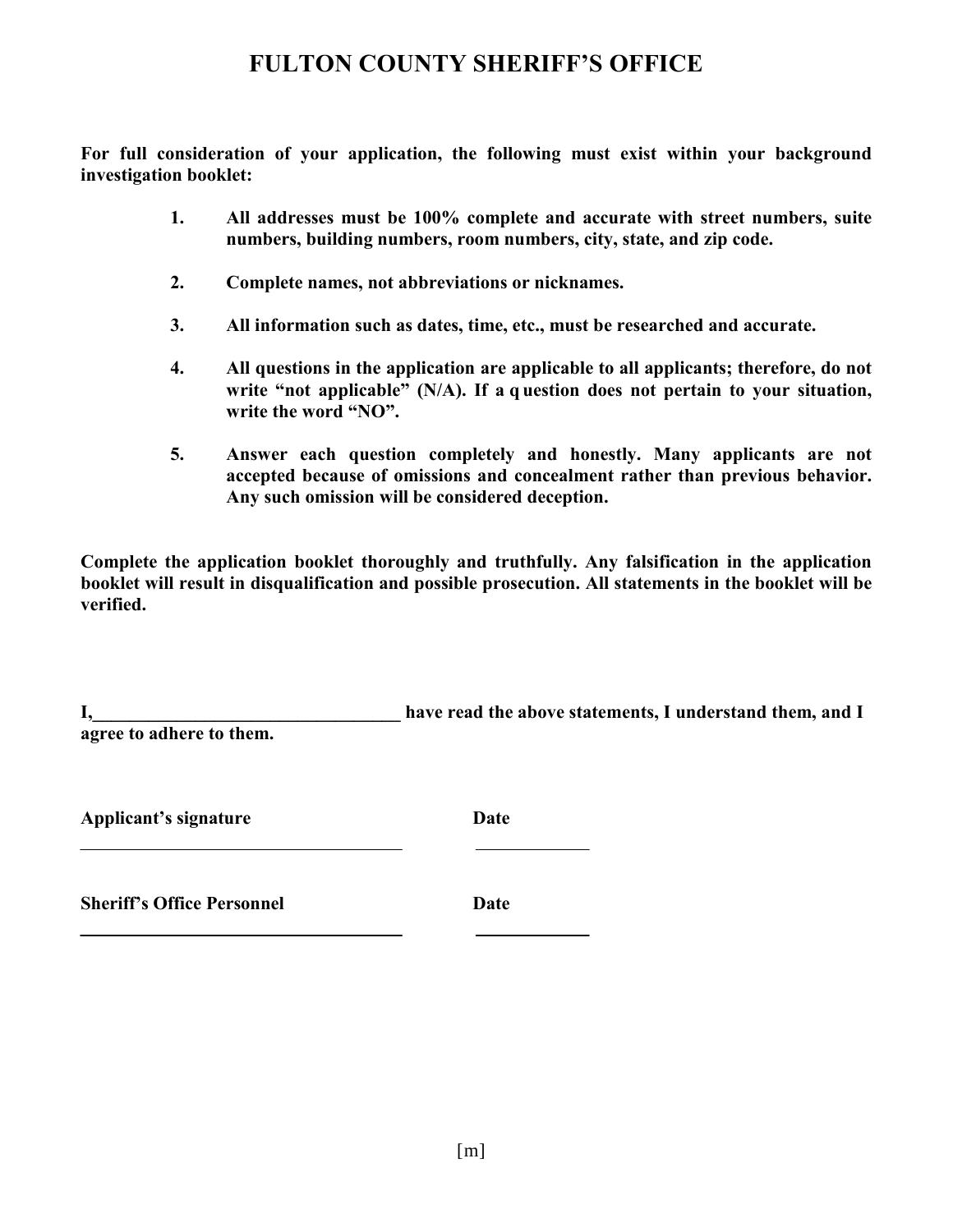### **AFFIDAVIT OF APPLICANT**

**I hereby certify that I have read and understand all questions and instructions in this background investigation booklet and that my answers are true and complete.** 

**I understand that any misstatements of material facts will result in:**

- **1. Disqualification of my application or dismissal from employment with the Fulton County Sheriff's Office, and/or**
- **2. Prosecution for the offense of** *false swearing* **(O.C.G.A. § 16-10-71), a felony punishable by a maximum fine of \$1000.00 and/or imprisonment for not less than one nor more than five years.**
- **3. I understand that if I do not wish to answer a question in this booklet, it is my option to not do so; however, my application will be terminated.**

**Applicant's signature Date**

**State of Georgia County of Fulton** 

**Before me personally appeared the said \_\_\_\_\_\_\_\_\_\_\_\_\_\_\_\_\_\_\_\_\_\_\_\_\_\_\_\_\_\_\_\_\_\_\_\_\_\_ who says that he/she executed the above instrument of his/her own free will and accord, with full knowledge of the purpose therefore.**

Sworn to me and subscribed in my presence this day of  $\frac{120}{120}$ .

**Notary Public Signature**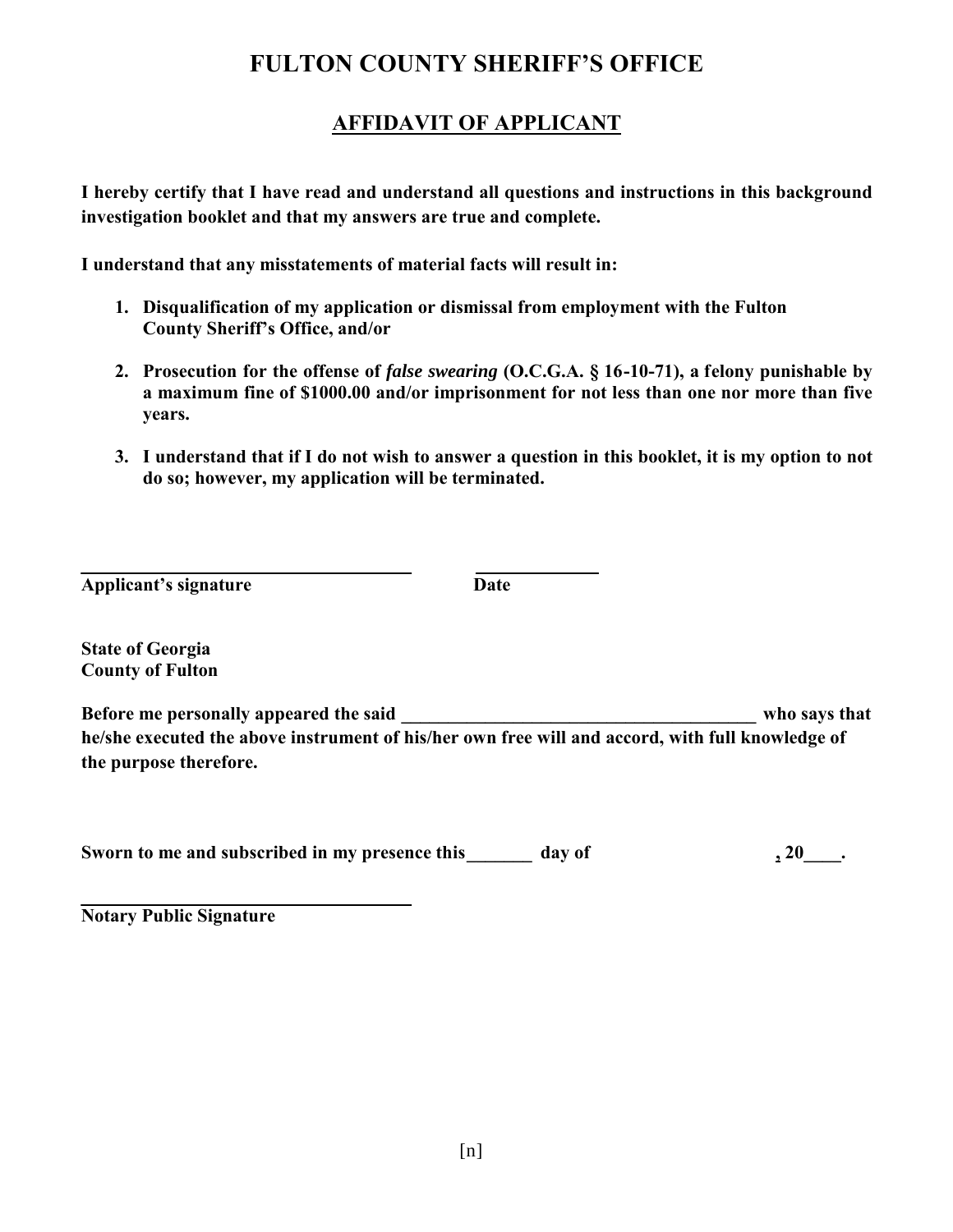#### **Pre-Employment Qualifiers**

1. Do you currently have an application pending with any other law enforcement agency?  $\Box$  Yes  $\Box$  No

If yes, complete below:

| <b>Agency Name</b> | <b>Status of Application</b> |
|--------------------|------------------------------|
|                    |                              |
|                    |                              |

2. Other than current applications, have you ever applied for a position as a law enforcement officer with any other agency?  $\Box$  Yes  $\Box$  No

| If yes, list below: |                              |
|---------------------|------------------------------|
| <b>Agency Name</b>  | <b>Status of Application</b> |
|                     |                              |
|                     |                              |

- 3. Do you have an objection to working any shift, including nights, days, weekends, or holidays?  $\Box$  Yes  $\Box$  No
- 4. Do you have any objections to working at the jail?  $\Box$  Yes  $\Box$  No
- 5. Have you ever been employed with the Fulton County Sheriff's Office?  $\Box$  Yes  $\Box$  No

If yes, what were your dates of employment?

\_\_\_\_\_\_\_\_\_\_\_\_\_\_\_\_\_\_\_\_\_\_\_\_\_\_\_\_\_\_\_\_\_\_\_\_\_ \_\_\_\_\_\_\_\_\_\_\_\_\_\_\_\_\_\_ Signature Date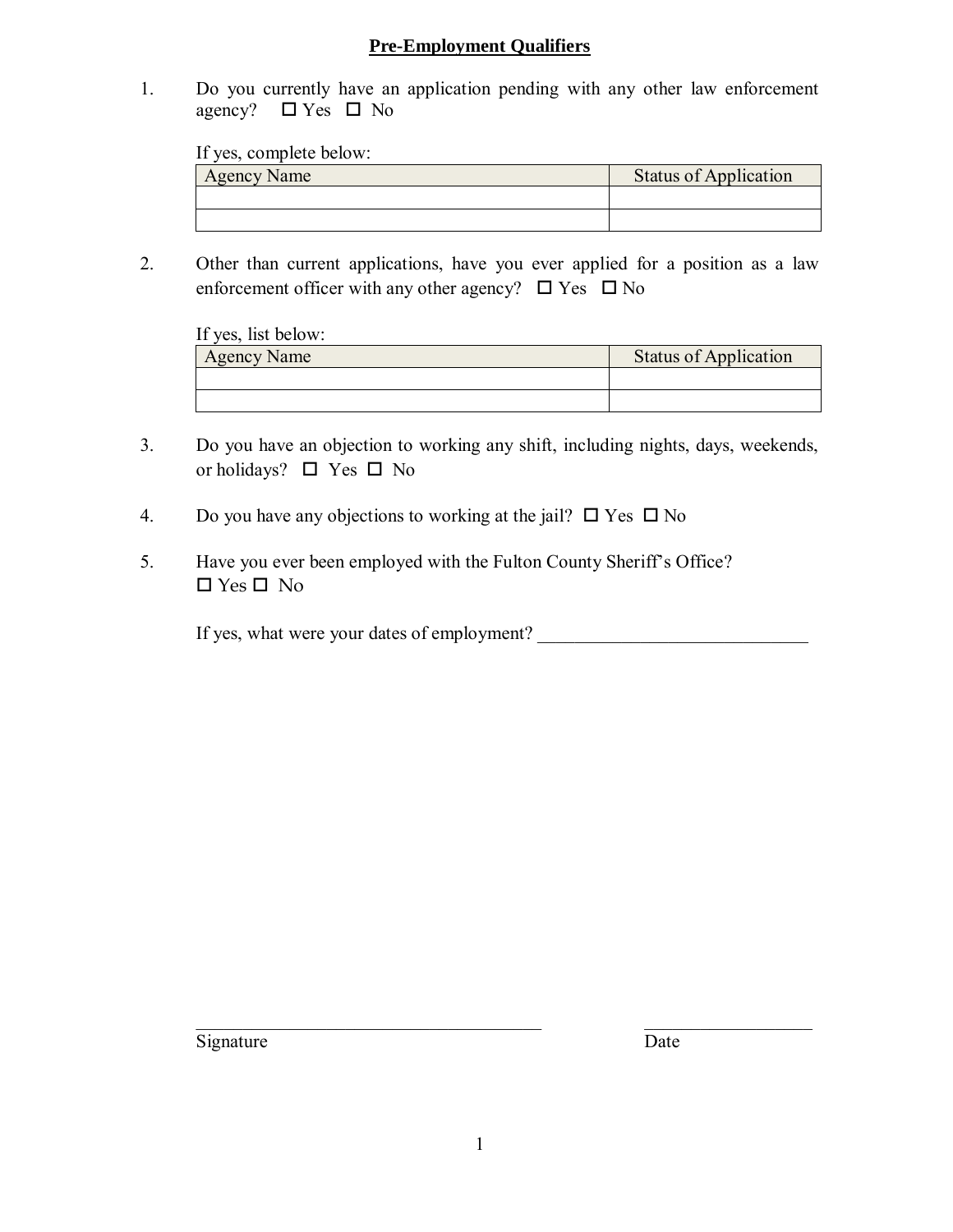## **Personal Information**

10. Marital Status (Check one):

 $\square$  Married  $\square$  Single  $\square$  Divorced  $\square$  Separated  $\square$  Widowed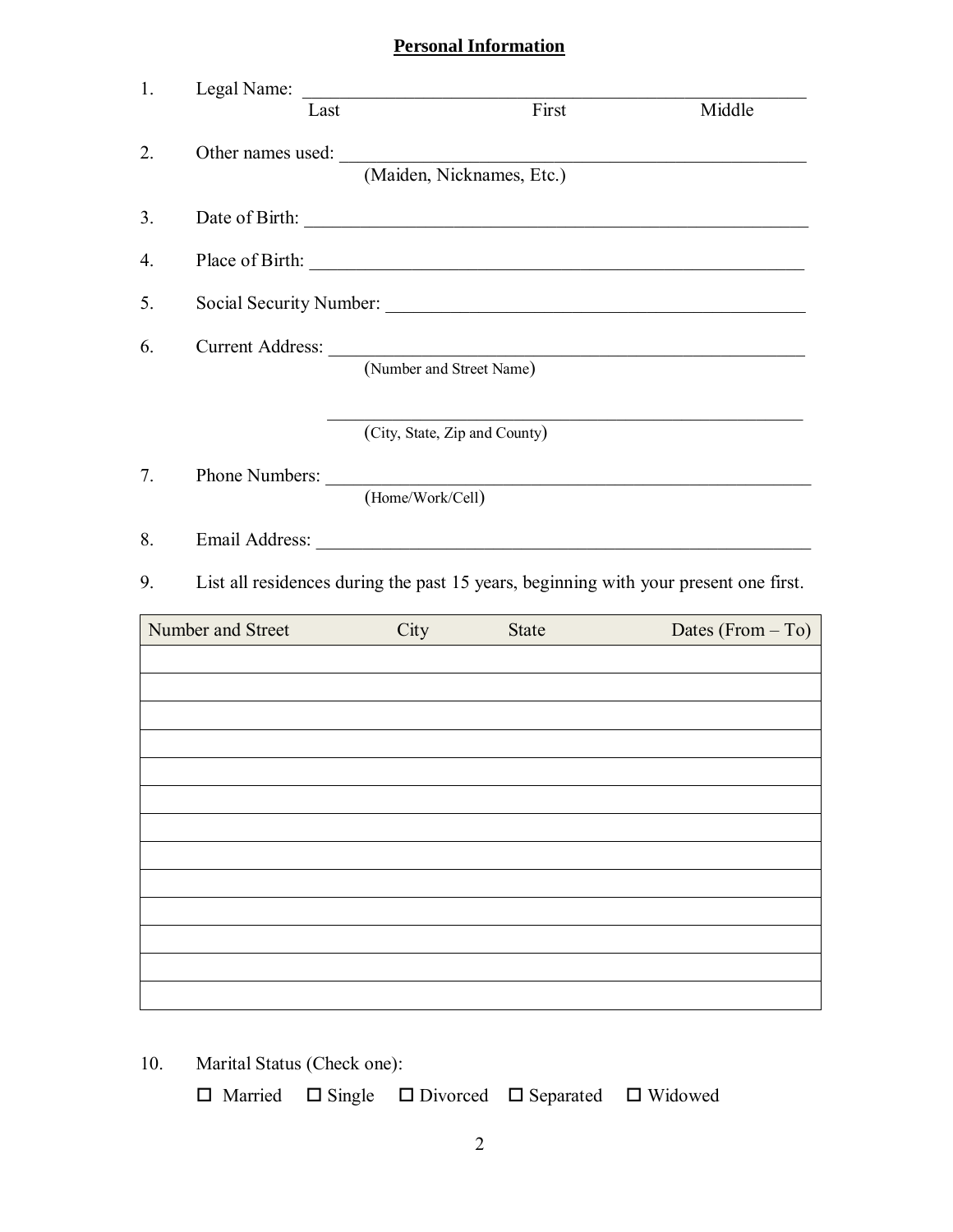#### 11. Current Spouse:

| Name:                   |       |                   |        |
|-------------------------|-------|-------------------|--------|
| Last                    | First | Middle            | Maiden |
|                         |       |                   |        |
| Date of Birth:          |       | Place of Birth:   |        |
|                         |       |                   |        |
| Social Security Number: |       | Date of Marriage: |        |
|                         |       |                   |        |

#### 12. Previous Marriages:

| Former Spouse's Name | <b>Years Married</b> | Reason No Longer Married |
|----------------------|----------------------|--------------------------|
|                      |                      |                          |
|                      |                      |                          |
|                      |                      |                          |

13. List every child born to you, adopted by you, all step-children, and all children supported by you.

| Name | Age | <b>Where Child Resides</b> |
|------|-----|----------------------------|
|      |     |                            |
|      |     |                            |
|      |     |                            |
|      |     |                            |
|      |     |                            |
|      |     |                            |
|      |     |                            |

14. List five (5) references that have personal knowledge of you and your qualifications and can attest to your character. (Do not list relatives, current or former employers.)

| Name | Address | Phone Number |
|------|---------|--------------|
| 1)   |         |              |
|      |         |              |
| 2)   |         |              |
| 3)   |         |              |
| 4)   |         |              |
| 5)   |         |              |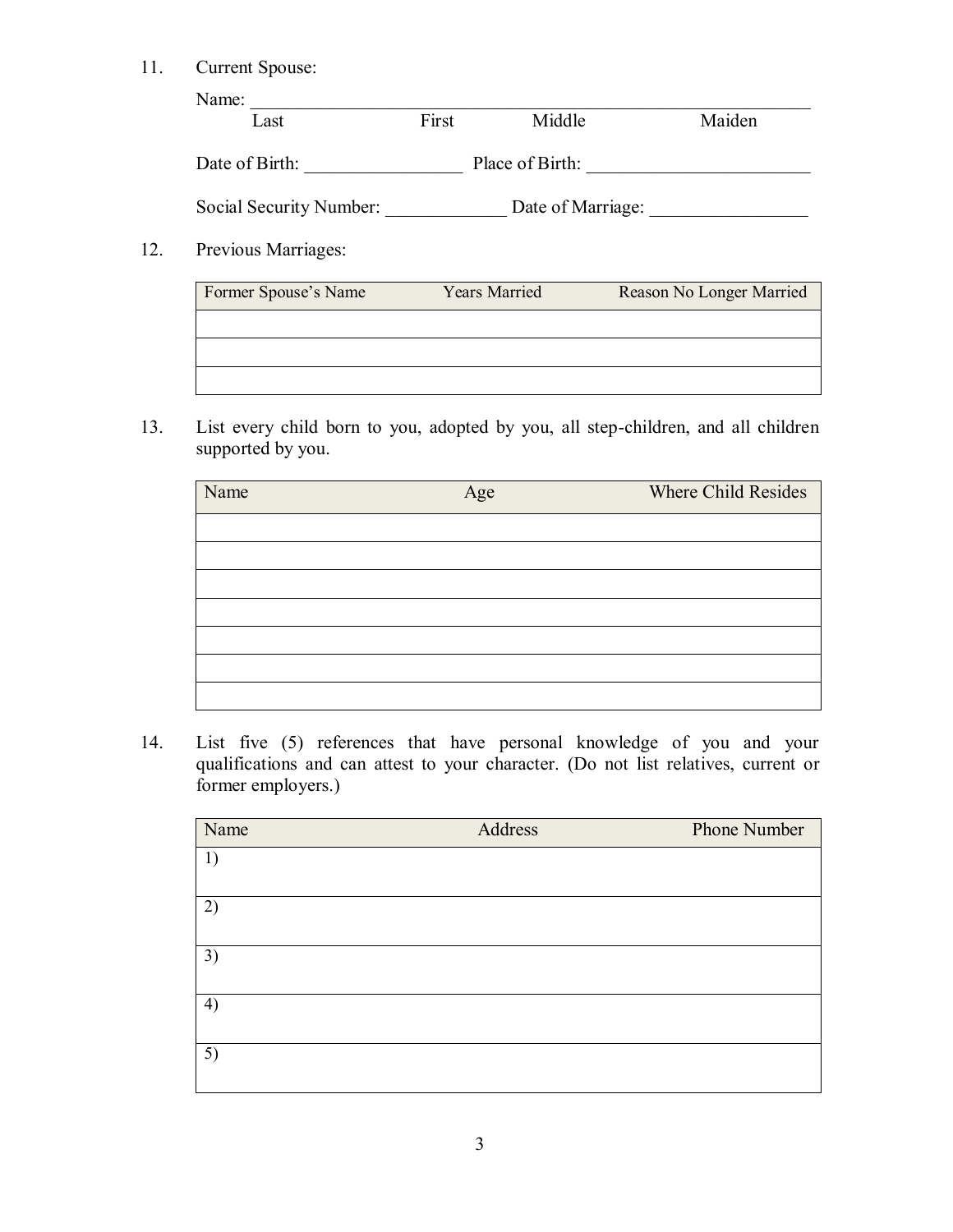#### **Education**

| 15. |                  |           | Are you a high school graduate? $\Box$ Yes $\Box$ No |              |                      |                                                                            |  |
|-----|------------------|-----------|------------------------------------------------------|--------------|----------------------|----------------------------------------------------------------------------|--|
|     |                  |           | If no, please check the highest grade completed:     |              |                      |                                                                            |  |
|     | $\Box$ 9         | $\Box$ 10 | $\Box$ 11 $\Box$ 12                                  | $\Box$ Other |                      |                                                                            |  |
| 16. |                  |           | If not a high school graduate, do you have a GED?    |              | $\Box$ Yes $\Box$ No |                                                                            |  |
| 17. |                  |           |                                                      |              |                      | Have you ever been expelled or suspended from school? $\Box$ Yes $\Box$ No |  |
|     | If yes, explain: |           |                                                      |              |                      |                                                                            |  |

18. List all schools/colleges that you have attended beginning with high school:

Name of School: Address: Course of Study:

Type and Date of Degree Obtained:

Name of School:

Address:

Course of Study:

Type and Date of Degree Obtained:

Name of School:

Address:

Course of Study:

Type and Date of Degree Obtained:

Name of School:

Address:

Course of Study:

Type and Date of Degree Obtained:

Name of School:

Address:

Course of Study:

Type and Date of Degree Obtained: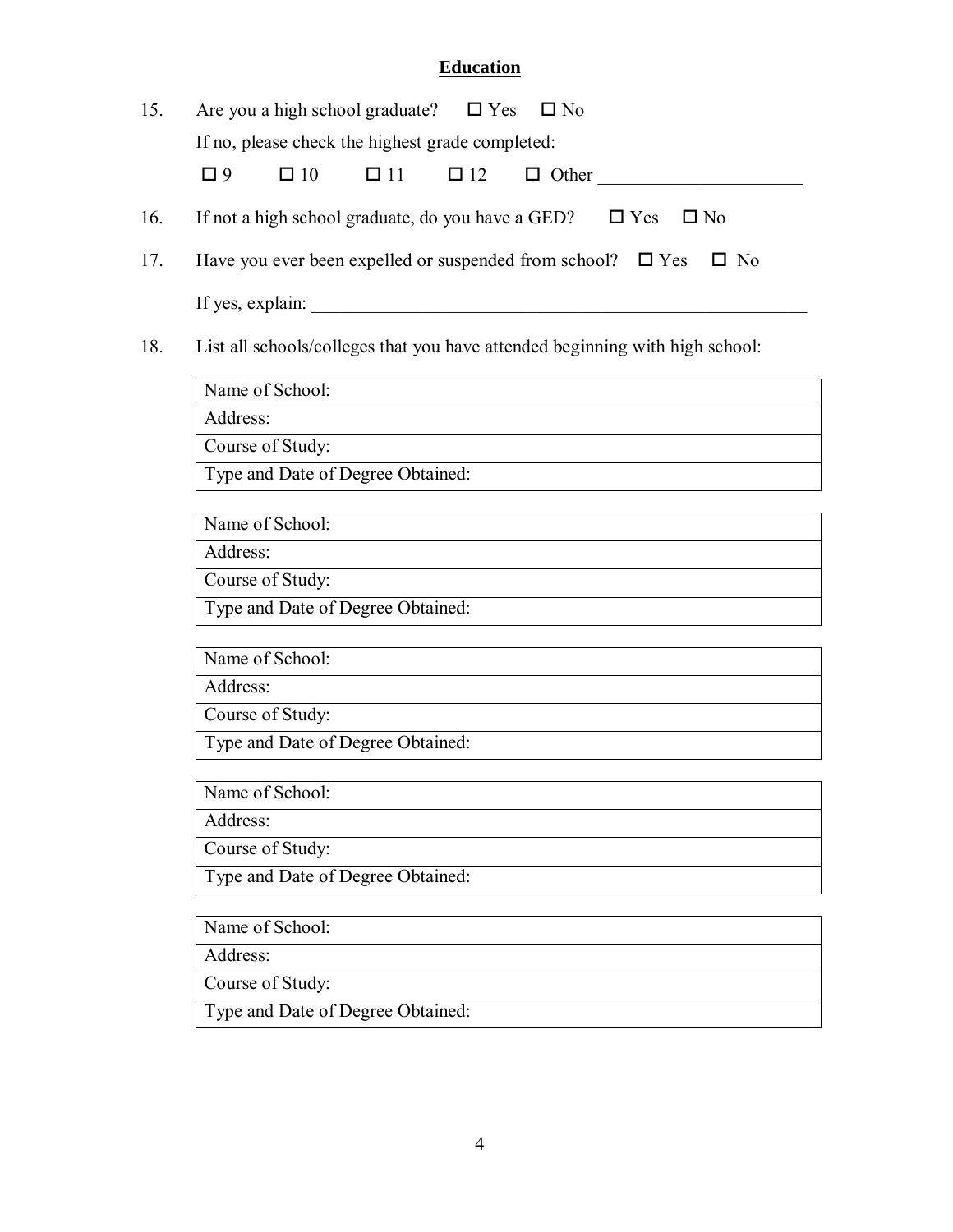### **Employment History**

| 19. | Have you ever been reprimanded for being tardy or absent from work?<br>$\square$ Yes $\square$ No If yes, identify the employer and explain:                                                                                                                          |
|-----|-----------------------------------------------------------------------------------------------------------------------------------------------------------------------------------------------------------------------------------------------------------------------|
| 20. | <u> 1989 - Johann Stoff, amerikansk politiker (* 1908)</u><br>Have you ever been reprimanded for misconduct or failing to doing your work?<br>$\square$ Yes $\square$ No If yes, identify the employer and explain:                                                   |
| 21. | Have you ever been fired or asked to resign in lieu of termination?<br>$\square$ Yes $\square$ No If yes, identify the employer and explain:<br><u> 1989 - Johann John Stoff, deutscher Stoffen und der Stoffen und der Stoffen und der Stoffen und der Stoffen u</u> |
| 22. | Have you ever been subject to any disciplinary action while employed?                                                                                                                                                                                                 |
| 23. | If it became necessary in your law enforcement duties to take a human life, would<br>you be reluctant to do so because of religious or personal beliefs? $\Box$ Yes $\Box$ No                                                                                         |
| 24. | List current and previous employers, including military service, held in last 15<br>years (Provide additional pages, if necessary):                                                                                                                                   |

#### **Current Employer**:

H

| Name of Employer:             |            |                |
|-------------------------------|------------|----------------|
| Address:                      |            |                |
| Dates of Employment: (From)   |            | To)            |
| Salary:                       | Job Title: |                |
| <b>Job Duties:</b>            |            |                |
| Supervisor's Name:            |            | Phone:         |
| Reason for Leaving:           |            |                |
| May we contact this employer: | $\Box$ Yes | N <sub>0</sub> |

### **Previous Employers**:

| Name of Employer:           |            |    |
|-----------------------------|------------|----|
| Address:                    |            |    |
| Dates of Employment: (From) |            | Гo |
| Salary:                     | Job Title: |    |
| Job Duties:                 |            |    |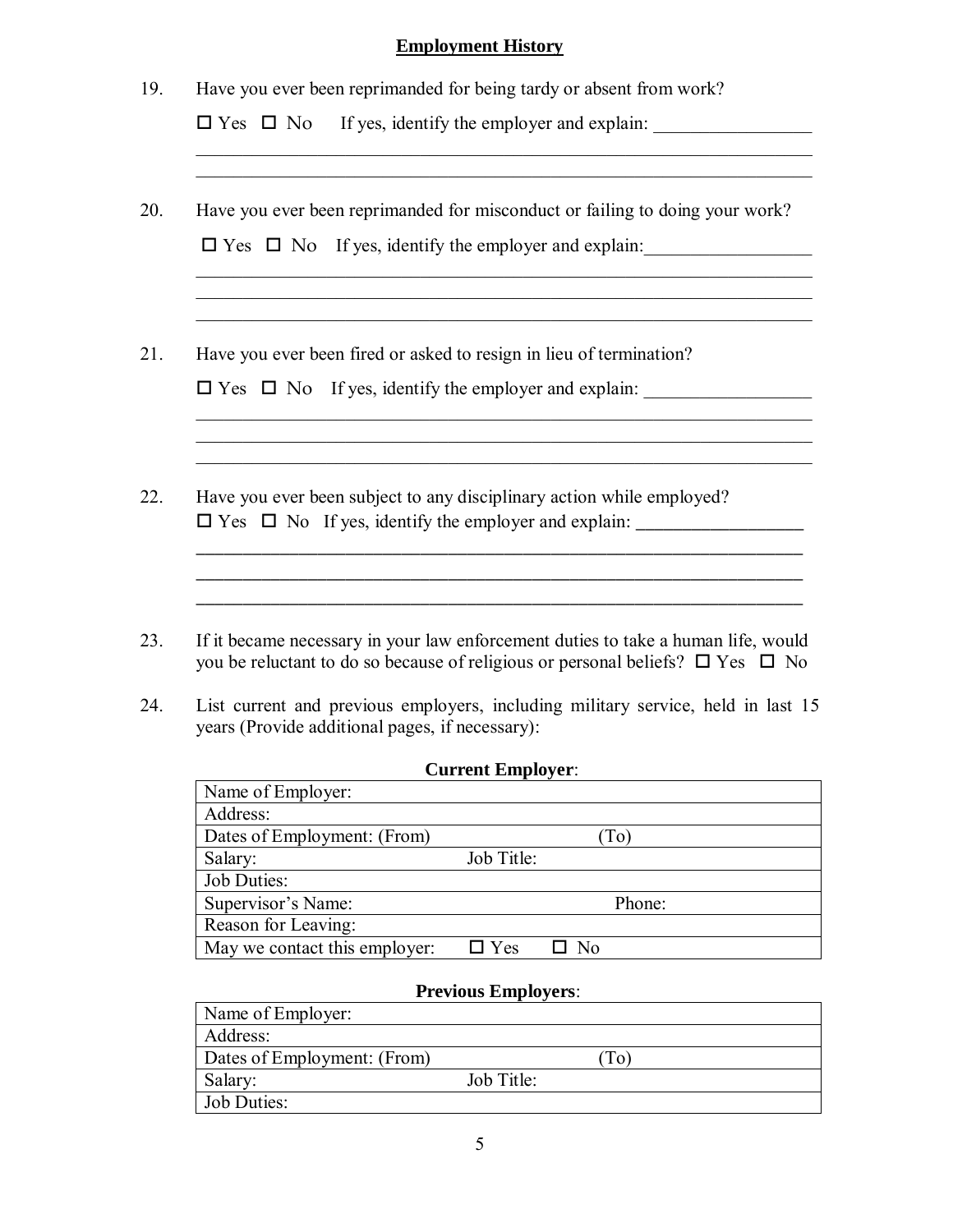| Supervisor's Name:          | Phone:     |
|-----------------------------|------------|
| Reason for Leaving:         |            |
|                             |            |
| Name of Employer:           |            |
| Address:                    |            |
| Dates of Employment: (From) | (To)       |
| Salary:                     | Job Title: |
| <b>Job Duties:</b>          |            |
| Supervisor's Name:          | Phone:     |
| Reason for Leaving:         |            |
|                             |            |
| Name of Employer:           |            |
| Address:                    |            |
| Dates of Employment: (From) | (To)       |
| Salary:                     | Job Title: |
| <b>Job Duties:</b>          |            |
| Supervisor's Name:          | Phone:     |
| Reason for Leaving:         |            |
|                             |            |
| Name of Employer:           |            |
| Address:                    |            |
| Dates of Employment: (From) | (To)       |
| Salary:                     | Job Title: |
| Job Duties:                 |            |
| Supervisor's Name:          | Phone:     |
| Reason for Leaving:         |            |
|                             |            |
| Name of Employer:           |            |
| Address:                    |            |
| Dates of Employment: (From) | (To)       |
| Salary:                     | Job Title: |
| Job Duties:                 |            |
| Supervisor's Name:          | Phone:     |
| Reason for Leaving:         |            |
|                             |            |
| Name of Employer:           |            |
| Address:                    |            |
| Dates of Employment: (From) | (To)       |
| Salary:                     | Job Title: |
| <b>Job Duties:</b>          |            |
| Supervisor's Name:          | Phone:     |
| Reason for Leaving:         |            |
|                             |            |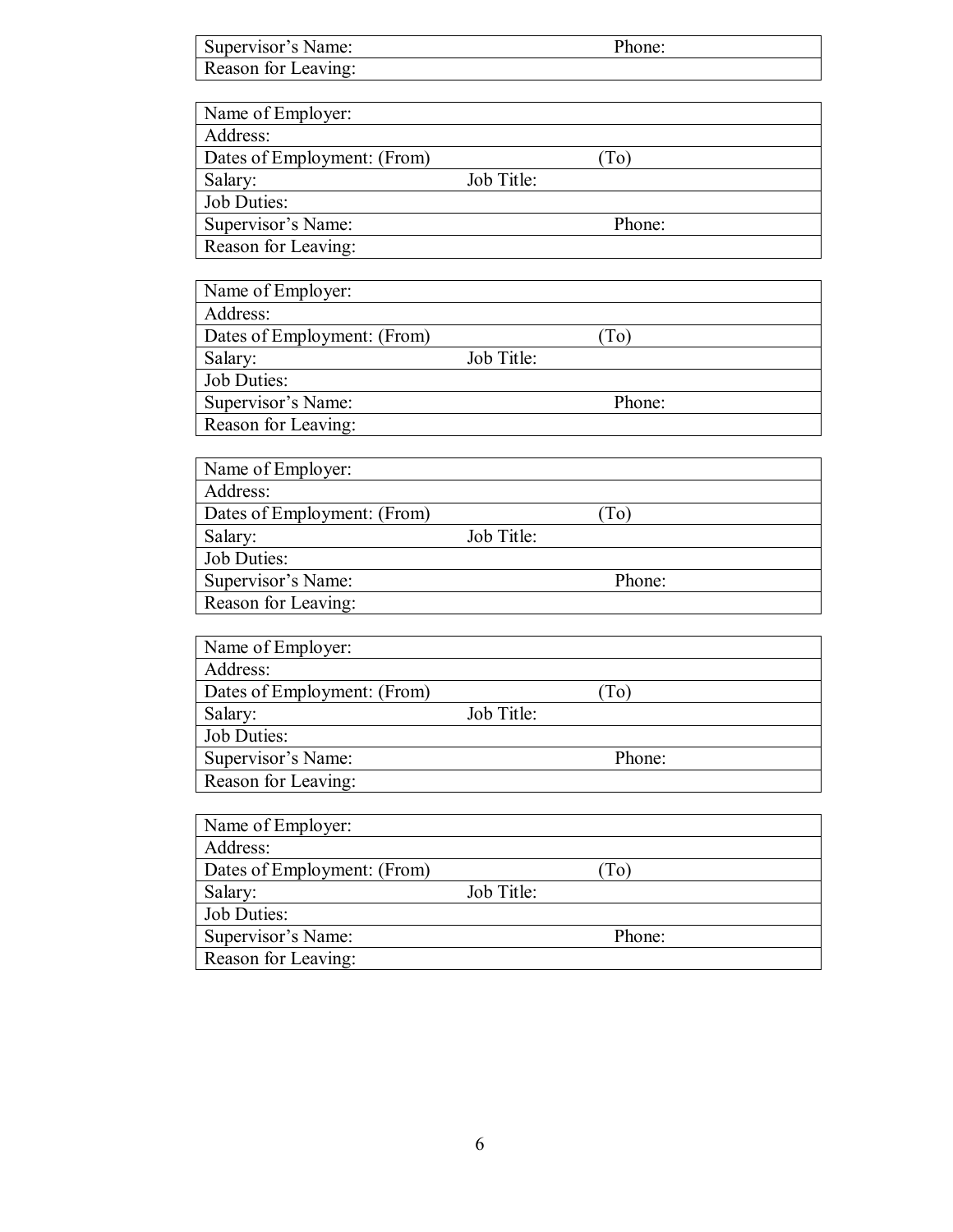## **Military Service**

|                              | Have you ever served in the military of any foreign country? $\square$ Yes $\square$ No                                                                                                                                                                                                                                                                                                                                                                                                                                                                      |                        |  |           |  |
|------------------------------|--------------------------------------------------------------------------------------------------------------------------------------------------------------------------------------------------------------------------------------------------------------------------------------------------------------------------------------------------------------------------------------------------------------------------------------------------------------------------------------------------------------------------------------------------------------|------------------------|--|-----------|--|
|                              | Have you ever served in United States Military? $\square$ Yes $\square$ No                                                                                                                                                                                                                                                                                                                                                                                                                                                                                   |                        |  |           |  |
|                              | If yes to either, please provide the following:                                                                                                                                                                                                                                                                                                                                                                                                                                                                                                              |                        |  |           |  |
|                              |                                                                                                                                                                                                                                                                                                                                                                                                                                                                                                                                                              |                        |  |           |  |
|                              | Dates Served: (From): (To): (To): (To): (To): (To): (To): (To): (To): (To): (To): (To): (To): (To): (To): (To): (To): (To): (To): (To): (To): (To): (To): (To): (To): (To): (To): (To): (To): (To): (To): (To): (To): (To): (T                                                                                                                                                                                                                                                                                                                               |                        |  |           |  |
|                              |                                                                                                                                                                                                                                                                                                                                                                                                                                                                                                                                                              |                        |  |           |  |
|                              |                                                                                                                                                                                                                                                                                                                                                                                                                                                                                                                                                              |                        |  |           |  |
|                              |                                                                                                                                                                                                                                                                                                                                                                                                                                                                                                                                                              |                        |  |           |  |
|                              |                                                                                                                                                                                                                                                                                                                                                                                                                                                                                                                                                              |                        |  |           |  |
|                              |                                                                                                                                                                                                                                                                                                                                                                                                                                                                                                                                                              |                        |  |           |  |
| $\Box$ Yes $\Box$ No         | Have you ever been to be in violation of the Uniform Code of Military Justice,<br>court-martialed, or had any other disciplinary action while in the military?                                                                                                                                                                                                                                                                                                                                                                                               |                        |  |           |  |
|                              | If yes, explain: $\frac{1}{\sqrt{1-\frac{1}{\sqrt{1-\frac{1}{\sqrt{1-\frac{1}{\sqrt{1-\frac{1}{\sqrt{1-\frac{1}{\sqrt{1-\frac{1}{\sqrt{1-\frac{1}{\sqrt{1-\frac{1}{\sqrt{1-\frac{1}{\sqrt{1-\frac{1}{\sqrt{1-\frac{1}{\sqrt{1-\frac{1}{\sqrt{1-\frac{1}{\sqrt{1-\frac{1}{\sqrt{1-\frac{1}{\sqrt{1-\frac{1}{\sqrt{1-\frac{1}{\sqrt{1-\frac{1}{\sqrt{1-\frac{1}{\sqrt{1-\frac{1}{\sqrt{1-\frac{1}{\sqrt{1-\frac{1}{$<br>Are you currently a member in the National Guard or any Military Reserve Unit?<br>$\Box$ Yes $\Box$ No If yes, complete the following: |                        |  |           |  |
|                              |                                                                                                                                                                                                                                                                                                                                                                                                                                                                                                                                                              |                        |  |           |  |
|                              | Grade and Service Number:                                                                                                                                                                                                                                                                                                                                                                                                                                                                                                                                    |                        |  |           |  |
| Indicate Obligation, if any: |                                                                                                                                                                                                                                                                                                                                                                                                                                                                                                                                                              |                        |  |           |  |
|                              |                                                                                                                                                                                                                                                                                                                                                                                                                                                                                                                                                              | <b>Driving History</b> |  |           |  |
|                              | Do you have a current Georgia Driver's License? $\square$ Yes                                                                                                                                                                                                                                                                                                                                                                                                                                                                                                |                        |  | $\Box$ No |  |
|                              |                                                                                                                                                                                                                                                                                                                                                                                                                                                                                                                                                              |                        |  |           |  |

30. If not a Georgia Driver's License, provide license number and state of issuance:

\_\_\_\_\_\_\_\_\_\_\_\_\_\_\_\_\_\_\_\_\_\_\_\_\_\_\_\_\_\_\_\_\_\_\_\_\_\_\_\_\_\_\_\_\_\_\_\_\_\_\_\_\_\_\_\_\_\_\_\_\_\_\_\_\_\_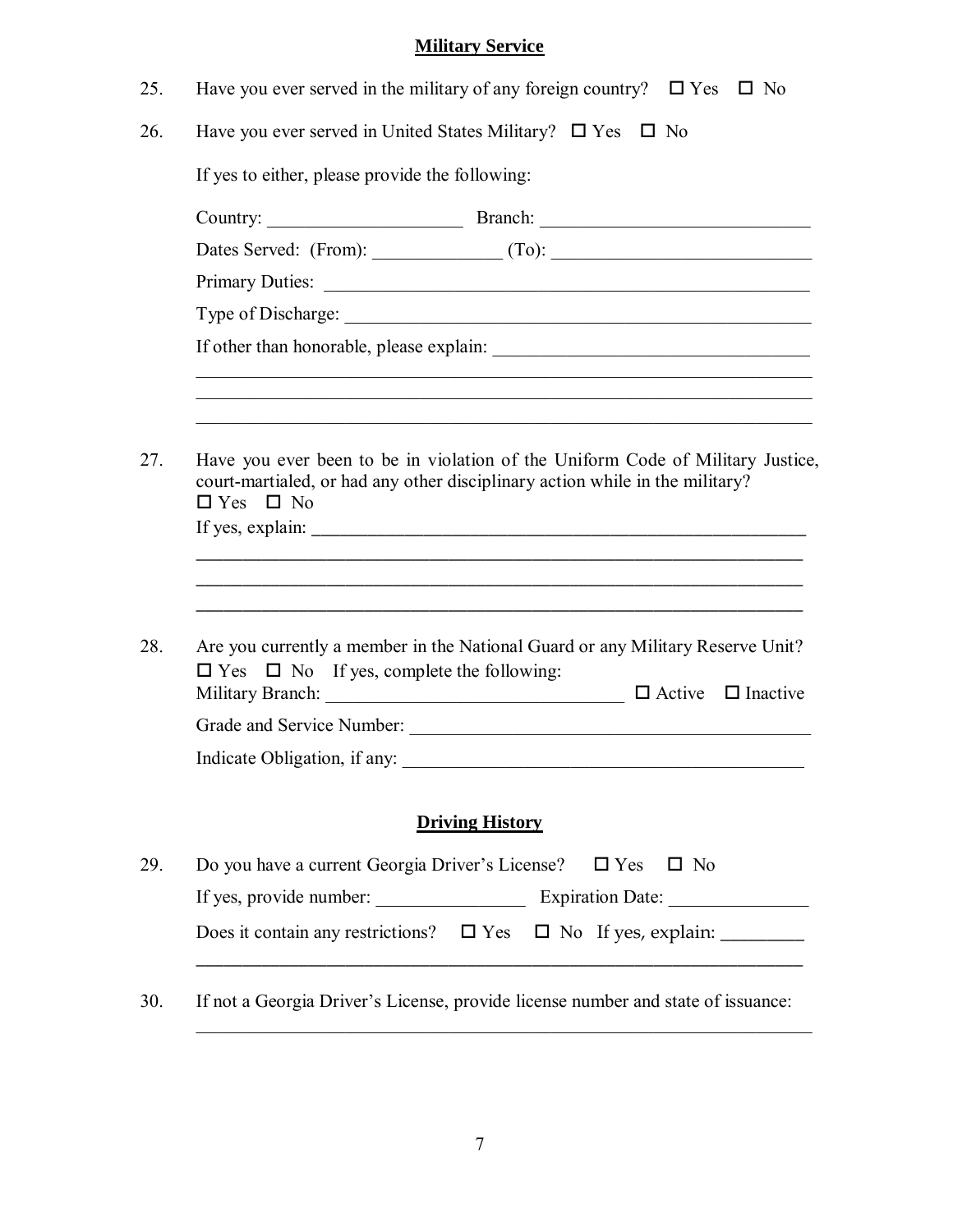31. Please list any state in which you have been issued a license, and years of issuance:

| State of Issuance | Years of Issuance |
|-------------------|-------------------|
|                   |                   |
|                   |                   |
|                   |                   |
|                   |                   |

32. Have you ever had your driver's license suspended or revoked?  $\Box$  Yes  $\Box$  No If yes, provide date and explanation: \_\_\_\_\_\_\_\_\_\_\_\_\_\_\_\_\_\_\_\_\_\_\_\_\_\_\_\_\_\_\_\_\_\_\_\_

\_\_\_\_\_\_\_\_\_\_\_\_\_\_\_\_\_\_\_\_\_\_\_\_\_\_\_\_\_\_\_\_\_\_\_\_\_\_\_\_\_\_\_\_\_\_\_\_\_\_\_\_\_\_\_\_\_\_\_\_\_\_\_\_\_\_

 $\overline{\phantom{a}}$  ,  $\overline{\phantom{a}}$  ,  $\overline{\phantom{a}}$  ,  $\overline{\phantom{a}}$  ,  $\overline{\phantom{a}}$  ,  $\overline{\phantom{a}}$  ,  $\overline{\phantom{a}}$  ,  $\overline{\phantom{a}}$  ,  $\overline{\phantom{a}}$  ,  $\overline{\phantom{a}}$  ,  $\overline{\phantom{a}}$  ,  $\overline{\phantom{a}}$  ,  $\overline{\phantom{a}}$  ,  $\overline{\phantom{a}}$  ,  $\overline{\phantom{a}}$  ,  $\overline{\phantom{a}}$ \_\_\_\_\_\_\_\_\_\_\_\_\_\_\_\_\_\_\_\_\_\_\_\_\_\_\_\_\_\_\_\_\_\_\_\_\_\_\_\_\_\_\_\_\_\_\_\_\_\_\_\_\_\_\_\_\_\_\_\_\_\_\_\_\_\_

 $\mathcal{L}_\mathcal{L} = \{ \mathcal{L}_\mathcal{L} = \{ \mathcal{L}_\mathcal{L} = \{ \mathcal{L}_\mathcal{L} = \{ \mathcal{L}_\mathcal{L} = \{ \mathcal{L}_\mathcal{L} = \{ \mathcal{L}_\mathcal{L} = \{ \mathcal{L}_\mathcal{L} = \{ \mathcal{L}_\mathcal{L} = \{ \mathcal{L}_\mathcal{L} = \{ \mathcal{L}_\mathcal{L} = \{ \mathcal{L}_\mathcal{L} = \{ \mathcal{L}_\mathcal{L} = \{ \mathcal{L}_\mathcal{L} = \{ \mathcal{L}_\mathcal{$ 

33. List all traffic citations, except parking tickets, received within the last 7 years.

| Type of Violation | City/State | Date | Disposition |
|-------------------|------------|------|-------------|
|                   |            |      |             |
|                   |            |      |             |
|                   |            |      |             |
|                   |            |      |             |
|                   |            |      |             |

34. Have you ever been involved as a driver in a motor vehicle accident?  $\Box$  Yes  $\Box$  No If yes, explain: \_\_\_\_\_\_\_\_\_\_\_\_\_\_\_\_\_\_\_\_\_\_\_\_\_\_\_\_\_\_\_\_\_\_\_\_\_\_\_\_\_\_\_\_\_\_\_\_\_\_\_\_\_\_

 $\mathcal{L}_\text{max} = \frac{1}{2} \sum_{i=1}^{n} \frac{1}{2} \sum_{i=1}^{n} \frac{1}{2} \sum_{i=1}^{n} \frac{1}{2} \sum_{i=1}^{n} \frac{1}{2} \sum_{i=1}^{n} \frac{1}{2} \sum_{i=1}^{n} \frac{1}{2} \sum_{i=1}^{n} \frac{1}{2} \sum_{i=1}^{n} \frac{1}{2} \sum_{i=1}^{n} \frac{1}{2} \sum_{i=1}^{n} \frac{1}{2} \sum_{i=1}^{n} \frac{1}{2} \sum_{i=1}^{n} \frac{1$ 

35. Have you ever been charged with driving under the influence or driving while intoxicated?  $\Box$  Yes  $\Box$  No If yes, explain: \_\_\_\_\_\_\_\_\_\_\_\_\_\_\_\_\_\_\_\_\_\_\_\_\_\_\_\_\_\_\_\_\_\_\_\_\_\_\_\_\_\_\_\_\_\_\_\_\_\_\_\_\_\_

 $\mathcal{L}_\text{max} = \frac{1}{2} \sum_{i=1}^{n} \frac{1}{2} \sum_{i=1}^{n} \frac{1}{2} \sum_{i=1}^{n} \frac{1}{2} \sum_{i=1}^{n} \frac{1}{2} \sum_{i=1}^{n} \frac{1}{2} \sum_{i=1}^{n} \frac{1}{2} \sum_{i=1}^{n} \frac{1}{2} \sum_{i=1}^{n} \frac{1}{2} \sum_{i=1}^{n} \frac{1}{2} \sum_{i=1}^{n} \frac{1}{2} \sum_{i=1}^{n} \frac{1}{2} \sum_{i=1}^{n} \frac{1$  $\mathcal{L}_\text{max} = \frac{1}{2} \sum_{i=1}^{n} \frac{1}{2} \sum_{i=1}^{n} \frac{1}{2} \sum_{i=1}^{n} \frac{1}{2} \sum_{i=1}^{n} \frac{1}{2} \sum_{i=1}^{n} \frac{1}{2} \sum_{i=1}^{n} \frac{1}{2} \sum_{i=1}^{n} \frac{1}{2} \sum_{i=1}^{n} \frac{1}{2} \sum_{i=1}^{n} \frac{1}{2} \sum_{i=1}^{n} \frac{1}{2} \sum_{i=1}^{n} \frac{1}{2} \sum_{i=1}^{n} \frac{1$ 

#### **Criminal Activity**

 \_\_\_\_\_\_\_\_\_\_\_\_\_\_\_\_\_\_\_\_\_\_\_\_\_\_\_\_\_\_\_\_\_\_\_\_\_\_\_\_\_\_\_\_\_\_\_\_\_\_\_\_\_\_\_\_\_\_\_\_\_\_\_\_\_\_  $\mathcal{L} = \{ \mathcal{L}_1, \mathcal{L}_2, \ldots, \mathcal{L}_n \}$ 

- 36. Were you ever arrested by police as a juvenile?  $\Box$  Yes  $\Box$  No If yes, explain: \_\_\_\_\_\_\_\_\_\_\_\_\_\_\_\_\_\_\_\_\_\_\_\_\_\_\_\_\_\_\_\_\_\_\_\_\_\_\_\_\_\_\_\_\_\_\_\_\_\_\_\_\_
- 37. Have you ever been detained, arrested, or convicted for any criminal offense?  $\Box$  Yes  $\Box$  No If yes, explain:

 $\mathcal{L}_\text{max} = \frac{1}{2} \sum_{i=1}^{n} \frac{1}{2} \sum_{i=1}^{n} \frac{1}{2} \sum_{i=1}^{n} \frac{1}{2} \sum_{i=1}^{n} \frac{1}{2} \sum_{i=1}^{n} \frac{1}{2} \sum_{i=1}^{n} \frac{1}{2} \sum_{i=1}^{n} \frac{1}{2} \sum_{i=1}^{n} \frac{1}{2} \sum_{i=1}^{n} \frac{1}{2} \sum_{i=1}^{n} \frac{1}{2} \sum_{i=1}^{n} \frac{1}{2} \sum_{i=1}^{n} \frac{1$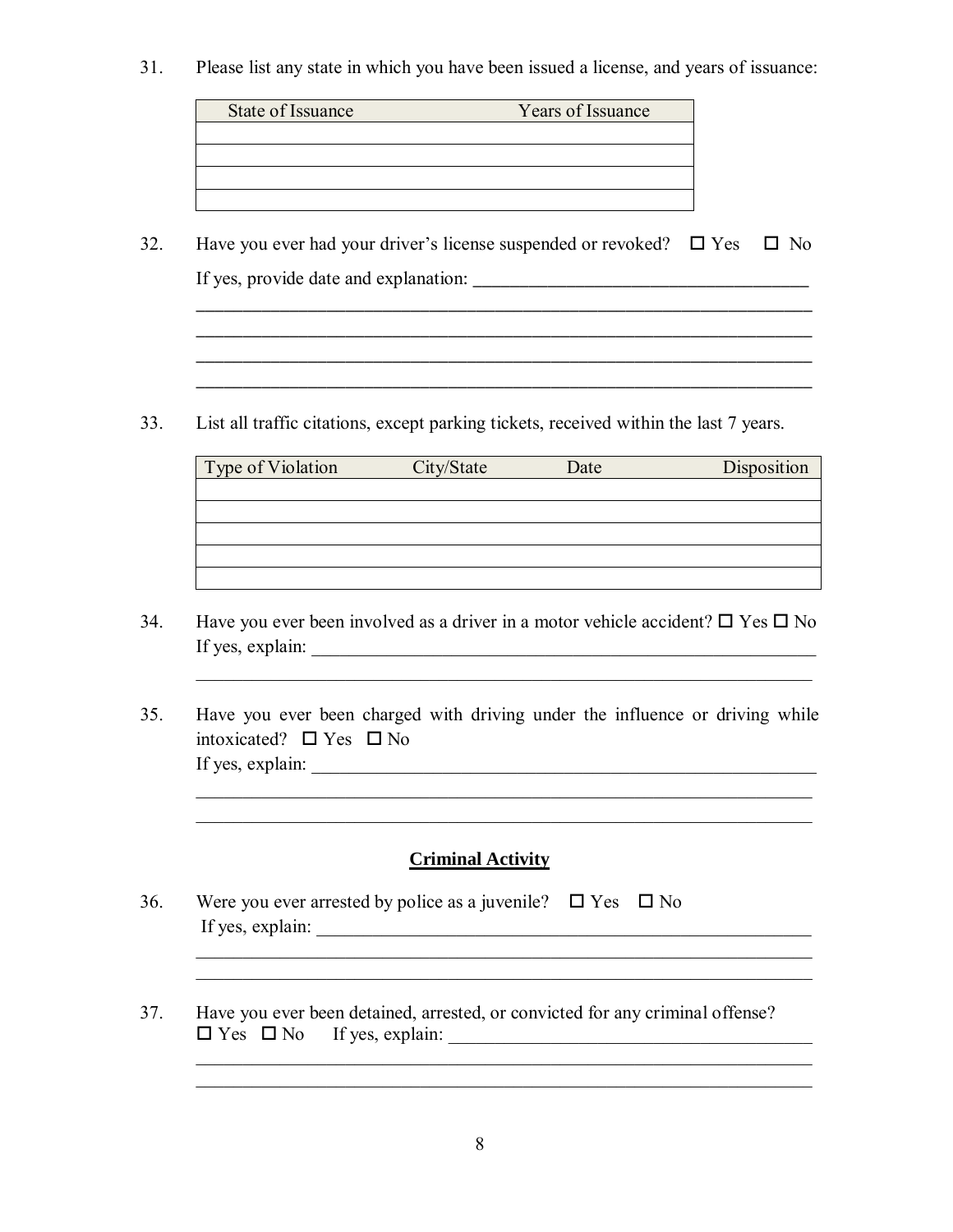| Has any member of your immediate family or someone living in your household<br>ever been arrested or convicted of a felony crime? $\square$ Yes $\square$ No<br>If yes, explain:                                                |                                                                                                                                                                                                            |
|---------------------------------------------------------------------------------------------------------------------------------------------------------------------------------------------------------------------------------|------------------------------------------------------------------------------------------------------------------------------------------------------------------------------------------------------------|
| Have you ever been on probation or parole? $\square$ Yes $\square$ No                                                                                                                                                           |                                                                                                                                                                                                            |
| Do you have any gambling debts? $\Box$ Yes $\Box$ No If yes, explain:                                                                                                                                                           | <u> 1989 - Johann Harry Harry Harry Harry Harry Harry Harry Harry Harry Harry Harry Harry Harry Harry Harry Harry</u><br>,我们也不能在这里的人,我们也不能在这里的人,我们也不能在这里的人,我们也不能在这里的人,我们也不能在这里的人,我们也不能在这里的人,我们也不能在这里的人,我们也 |
| Have you ever committed or been involved with an undetected and/or unreported<br>crime?                                                                                                                                         |                                                                                                                                                                                                            |
| Have you ever illegally sold, possessed or delivered any illegal drug including<br>prescription, marijuana or steroids? $\Box$ Yes $\Box$ No If yes, explain:                                                                   |                                                                                                                                                                                                            |
| Have you ever used or experimented with marijuana? $\square$ Yes $\square$ No<br>If yes, explain:<br><b>Describe Circumstances</b>                                                                                              | Date of Last Use                                                                                                                                                                                           |
|                                                                                                                                                                                                                                 |                                                                                                                                                                                                            |
| Have you ever used or experimented with any other illegal drugs (e.g., cocaine, PCP,<br>LSD, heroin, etc.)? $\Box$ Yes $\Box$ No<br>If yes, explain:                                                                            |                                                                                                                                                                                                            |
| <u> 1989 - Johann Harry Harry Harry Harry Harry Harry Harry Harry Harry Harry Harry Harry Harry Harry Harry Harry</u><br><b>Describe Circumstances</b>                                                                          | Date of Last Use                                                                                                                                                                                           |
| Do you drink alcoholic beverages? $\Box$ Yes $\Box$ No If yes, how often and how<br>many?                                                                                                                                       |                                                                                                                                                                                                            |
|                                                                                                                                                                                                                                 |                                                                                                                                                                                                            |
| Have you ever lost a job because of a drug or alcohol problem? $\Box$ Yes $\Box$ No<br>If yes, explain:<br><u> 1989 - Johann John Stone, mars eta bat eta bat eta bat eta bat eta bat ez arte eta bat ez arte eta bat eta b</u> |                                                                                                                                                                                                            |

9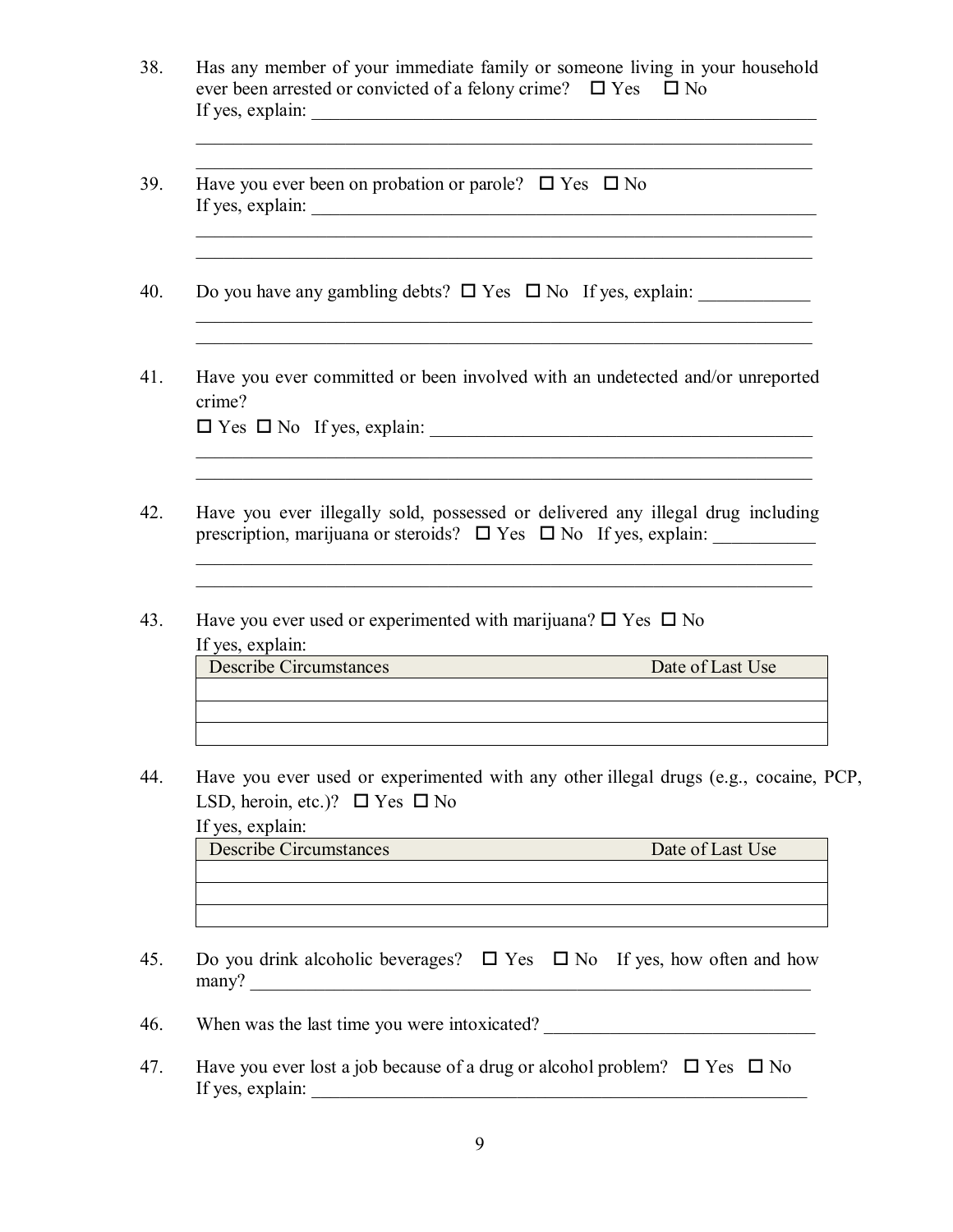- 48. Have you ever been the subject of a temporary protective order (TPO)? Yes No If yes, explain: \_\_\_\_\_\_\_\_\_\_\_\_\_\_\_\_\_\_\_\_\_\_\_\_\_\_\_\_\_\_\_\_\_\_\_\_\_\_\_\_\_
- 49. Have you ever been involved as a plaintiff or defendant in any civil suit or action? Yes No If so, explain: \_\_\_\_\_\_\_\_\_\_\_\_\_\_\_\_\_\_\_\_\_\_\_\_\_\_\_\_\_\_\_\_\_\_\_\_\_\_\_\_\_

 $\mathcal{L}_\text{max} = \frac{1}{2} \sum_{i=1}^{n} \frac{1}{2} \sum_{i=1}^{n} \frac{1}{2} \sum_{i=1}^{n} \frac{1}{2} \sum_{i=1}^{n} \frac{1}{2} \sum_{i=1}^{n} \frac{1}{2} \sum_{i=1}^{n} \frac{1}{2} \sum_{i=1}^{n} \frac{1}{2} \sum_{i=1}^{n} \frac{1}{2} \sum_{i=1}^{n} \frac{1}{2} \sum_{i=1}^{n} \frac{1}{2} \sum_{i=1}^{n} \frac{1}{2} \sum_{i=1}^{n} \frac{1$  $\mathcal{L}_\text{max} = \frac{1}{2} \sum_{i=1}^{n} \frac{1}{2} \sum_{i=1}^{n} \frac{1}{2} \sum_{i=1}^{n} \frac{1}{2} \sum_{i=1}^{n} \frac{1}{2} \sum_{i=1}^{n} \frac{1}{2} \sum_{i=1}^{n} \frac{1}{2} \sum_{i=1}^{n} \frac{1}{2} \sum_{i=1}^{n} \frac{1}{2} \sum_{i=1}^{n} \frac{1}{2} \sum_{i=1}^{n} \frac{1}{2} \sum_{i=1}^{n} \frac{1}{2} \sum_{i=1}^{n} \frac{1$ 

50. Are you now or have you been a member of any organization which advocates the overthrow of the US or the State of Georgia by force or violence?  $\Box$  Yes  $\Box$  No If yes, explain: \_\_\_\_\_\_\_\_\_\_\_\_\_\_\_\_\_\_\_\_\_\_\_\_\_\_\_\_\_\_\_\_\_\_\_\_\_\_\_\_\_\_\_\_\_\_\_\_\_\_\_\_\_

 $\mathcal{L}_\text{max}$  , and the contract of the contract of the contract of the contract of the contract of the contract of

- 51. Have you ever accepted an illegal payoff or gratuity?  $\Box$  Yes  $\Box$  No If yes, explain: \_\_\_\_\_\_\_\_\_\_\_\_\_\_\_\_\_\_\_\_\_\_\_\_\_\_\_\_\_\_\_\_\_\_\_\_\_\_\_\_\_\_\_\_\_\_\_\_\_\_\_\_\_\_\_\_\_\_\_
- 52. Have you ever falsified an expense report?  $\Box$  Yes  $\Box$  No If yes, explain:

#### **Financial**

 $\mathcal{L}_\text{max} = \frac{1}{2} \sum_{i=1}^{n} \frac{1}{2} \sum_{i=1}^{n} \frac{1}{2} \sum_{i=1}^{n} \frac{1}{2} \sum_{i=1}^{n} \frac{1}{2} \sum_{i=1}^{n} \frac{1}{2} \sum_{i=1}^{n} \frac{1}{2} \sum_{i=1}^{n} \frac{1}{2} \sum_{i=1}^{n} \frac{1}{2} \sum_{i=1}^{n} \frac{1}{2} \sum_{i=1}^{n} \frac{1}{2} \sum_{i=1}^{n} \frac{1}{2} \sum_{i=1}^{n} \frac{1$ 

53. List below monthly bills and financial obligations:

\_\_\_\_\_\_\_\_\_\_\_\_\_\_\_\_\_\_\_\_\_\_\_\_\_\_\_\_\_\_\_\_\_\_\_\_\_\_\_\_\_\_\_\_\_\_\_\_\_\_\_\_\_\_\_\_\_\_\_\_\_\_\_\_\_\_

| Financial Obligation | Monthly Payment Amount | <b>Balance Owed</b> |
|----------------------|------------------------|---------------------|
|                      |                        |                     |
|                      |                        |                     |
|                      |                        |                     |
|                      |                        |                     |
|                      |                        |                     |
|                      |                        |                     |
|                      |                        |                     |

54. Have you ever had any of your bills or obligations turned over to a collection agen cy? Yes No If yes, explain: \_\_\_\_\_\_\_\_\_\_\_\_\_\_\_\_\_\_\_\_\_\_\_\_\_\_\_\_\_\_\_\_\_\_\_\_

 $\mathcal{L}_\mathcal{L} = \{ \mathcal{L}_\mathcal{L} = \{ \mathcal{L}_\mathcal{L} = \{ \mathcal{L}_\mathcal{L} = \{ \mathcal{L}_\mathcal{L} = \{ \mathcal{L}_\mathcal{L} = \{ \mathcal{L}_\mathcal{L} = \{ \mathcal{L}_\mathcal{L} = \{ \mathcal{L}_\mathcal{L} = \{ \mathcal{L}_\mathcal{L} = \{ \mathcal{L}_\mathcal{L} = \{ \mathcal{L}_\mathcal{L} = \{ \mathcal{L}_\mathcal{L} = \{ \mathcal{L}_\mathcal{L} = \{ \mathcal{L}_\mathcal{$ 

\_\_\_\_\_\_\_\_\_\_\_\_\_\_\_\_\_\_\_\_\_\_\_\_\_\_\_\_\_\_\_\_\_\_\_\_\_\_\_\_\_\_\_\_\_\_\_\_\_\_\_\_\_\_\_\_\_\_\_\_\_\_\_\_\_\_

- 55. Have you ever had anything repossessed?  $\Box$  Yes  $\Box$  No If yes, explain:
- 56. Are you currently delinguent on any financial obligations or bills?  $\Box$  Yes  $\Box$  No If yes, explain:  $\Box$

 $\mathcal{L}_\text{max} = \frac{1}{2} \sum_{i=1}^{n} \frac{1}{2} \sum_{i=1}^{n} \frac{1}{2} \sum_{i=1}^{n} \frac{1}{2} \sum_{i=1}^{n} \frac{1}{2} \sum_{i=1}^{n} \frac{1}{2} \sum_{i=1}^{n} \frac{1}{2} \sum_{i=1}^{n} \frac{1}{2} \sum_{i=1}^{n} \frac{1}{2} \sum_{i=1}^{n} \frac{1}{2} \sum_{i=1}^{n} \frac{1}{2} \sum_{i=1}^{n} \frac{1}{2} \sum_{i=1}^{n} \frac{1$ 

 $\mathcal{L}_\text{max} = \frac{1}{2} \sum_{i=1}^{n} \frac{1}{2} \sum_{i=1}^{n} \frac{1}{2} \sum_{i=1}^{n} \frac{1}{2} \sum_{i=1}^{n} \frac{1}{2} \sum_{i=1}^{n} \frac{1}{2} \sum_{i=1}^{n} \frac{1}{2} \sum_{i=1}^{n} \frac{1}{2} \sum_{i=1}^{n} \frac{1}{2} \sum_{i=1}^{n} \frac{1}{2} \sum_{i=1}^{n} \frac{1}{2} \sum_{i=1}^{n} \frac{1}{2} \sum_{i=1}^{n} \frac{1$